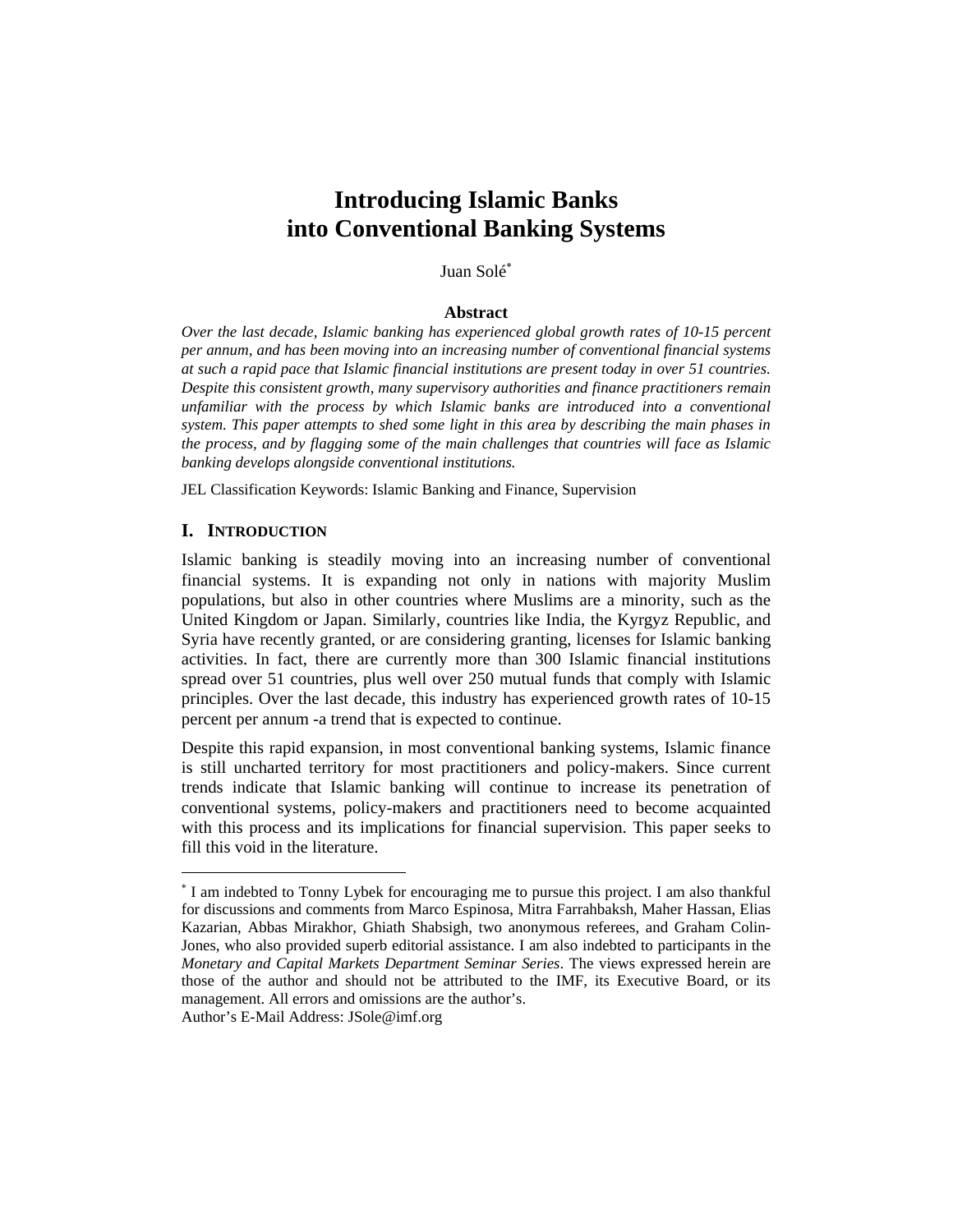The paper, however, is not an introduction to Islamic banking (for this I would refer the reader to the excellent and recently published book by Iqbal and Mirakhor, 2007, or Ayub 2002). Instead, the paper focuses on the process by which Islamic retail banking is implanted in traditional financial systems. Drawing from the experience of several countries which have introduced Islamic banking over a period of time, the paper delineates the main phases of the process, with the intention of underscoring the main challenges faced by supervisors and practitioners at each stage. It also discusses some of the main elements required to build a supporting financial infrastructure that conforms to Islamic principles.

The sequence of steps to introduce Islamic banks that are discussed below should not be seen as a rigid template from which countries may not deviate. Such a rigid scheme would hardly be realistic, as countries' specific circumstances will vary substantially in practice. Instead, the goal is simply to discuss a series of stepping stones in the road to introducing Islamic banks, while simultaneously flagging some of the main issues that, sooner or later, are likely to arise as this industry develops. In this sense, the stages below should not be viewed as strictly sequential, but rather as overlapping layers of the same process.

The paper is structured as follows: Section II discusses some preliminaries with which the authorities should be familiar before introducing Islamic banks; Section III explains the different phases in the development of Islamic banking; Section IV discusses the role that the supervisory authority should play in this process; Section V explains the different elements that are needed to build a supporting Islamic financial infrastructure; finally, Section VI concludes.

## **II. PRELIMINARIES BEFORE INTRODUCING ISLAMIC BANKS**

Owing to the growing demand by the Muslim population in Western countries and also to the increasing interest of Islamic investors (mostly from the Gulf region) to diversify geographically their portfolios, conventional banks are increasingly becoming interested in entering the market of Islamic financial products. Unfortunately, it is often the case that these institutions, as well as the supervisory agencies overseeing them, are not entirely familiar with the range of principles governing Islamic banking.

Besides the well-known Quran admonishment against *riba* (interest), *gharar* and *maisir* (contractual uncertainty and gambling), and *haram* industries (prohibited industries such as those related to pork products, pornography, or alcoholic beverages), there are other principles that must be observed by practitioners and supervisors in order to comply with Islamic jurisprudence.

Practitioners need to understand these principles in order to be able to provide the services and products demanded by consumers that want to comply with Islamic principles. At the same time, supervisors need to know the challenges that these new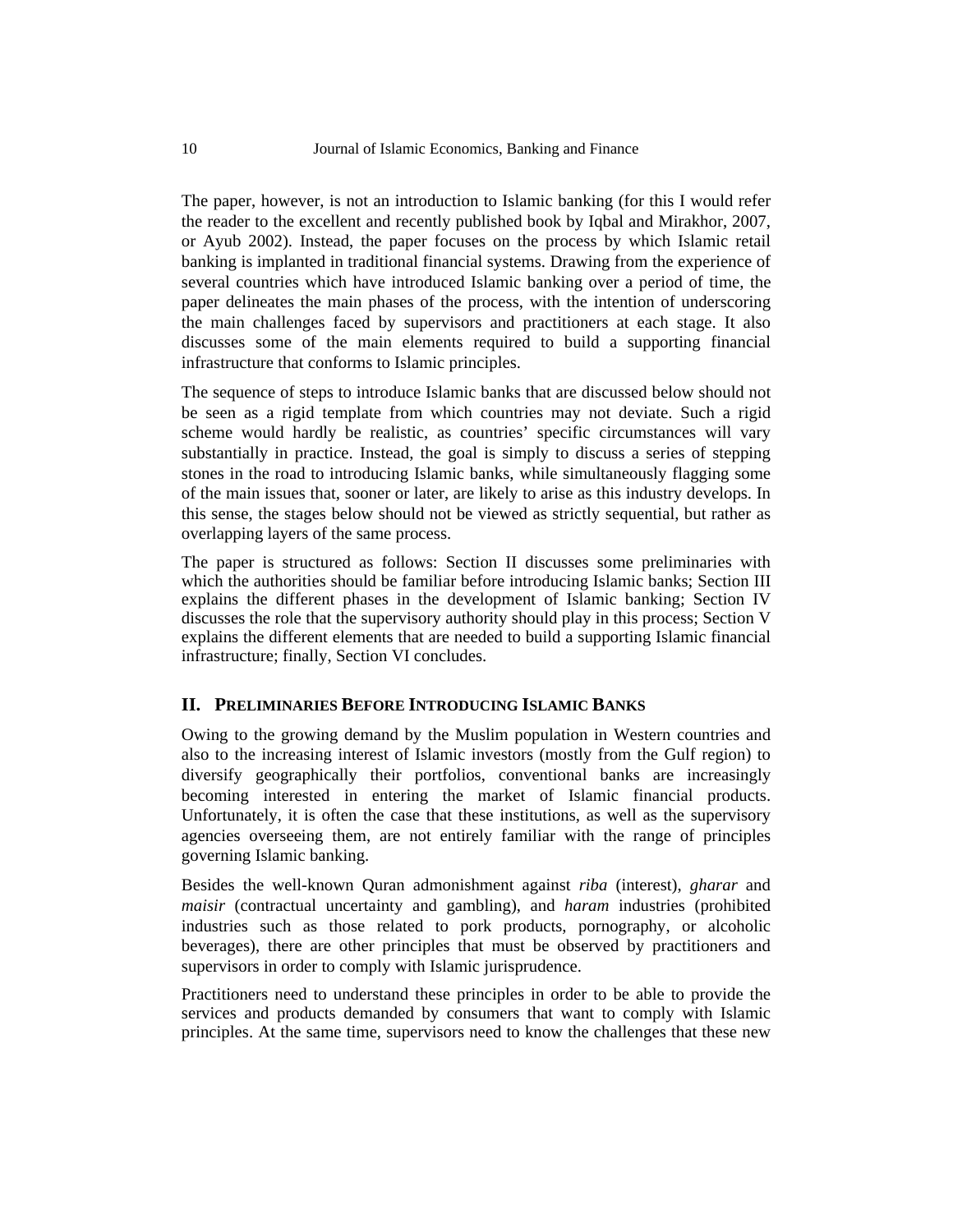financial products and institutions will impose on the regulated entities, as well as the potential implications of the interaction between Islamic and conventional banks.

This section reviews four areas of paramount importance that practitioners and supervisors need to appreciate in order for Islamic banking to be successfully introduced into a conventional system: (i) compliance with the Shariah, (ii) segregation of Islamic and conventional funds, (iii) accounting standards, (iv) legal and regulatory adaptations, and (v) transparency and awareness campaigns.<sup>1</sup>

#### **Shariah Compliance**

Islamic finance in based on the principles established by the Shariah as well as other jurisprudence or rulings, known as *fatwa*, issued by qualified Muslim scholars. Admittedly, some of the issues covered by these rulings can be quite complex, forcing the institutions involved to often seek the assistance of experts in interpreting them.

As a result, it has become a common practice for Islamic banks to appoint their own board of Shariah scholars. Nevertheless, since expertise in these matters is still relatively scarce in some countries, different Islamic banks often share the same scholars. This phenomenon has the beneficial side-effect that it promotes consistency across the services and products offered by these institutions. On the other hand, it may give rise to potential conflicts of interest, confidentiality concerns, as well as raise issues of intellectual property rights for scholars. This is why some jurisdictions (e.g., Malaysia) restrict the possibility of Shariah scholars sitting in several boards.

Therefore, the first measure that an institution wishing to offer Islamic products must undertake, is to appoint a Shariah board or, at a very minimum, a Shariah counselor. This initial step is essential for the future operations of the institution, as it will help minimize Shariah risk, which is the risk that the terms agreed in a contract do not effectively comply with Islamic jurisprudence and thus are not valid under Islamic law. In consequence, the contract could be declared (partially) void in a Shariah court.<sup>2</sup>

The importance of seeking Shariah expertise can be emphasized by means of an example, drawn from Wilson (1999). Kleinwort Benson was a pioneering investment bank which set up an Islamic investment fund in London in 1986. The fund aimed at drawing funds from the Gulf region. Initially, the fund experienced difficulties in attracting investors, as it lacked a Shariah board, and thus it was viewed with reticence by Gulf investors. After some time, a Shariah board was appointed and the fund took off successfully.

<sup>&</sup>lt;sup>1</sup> Some of the following material draws from Yaquby, 2005.

 $2<sup>2</sup>$  It should be mentioned at this point that, if a contract is revealed to be non-compliant, the revenues generated from the contract cannot be posted as revenues for the institution and would go to charity. Accordingly, there is an operational risk of non-compliance even before a Shariah court makes a pronouncement. I thank an anonymous referee for bringing this point to my attention.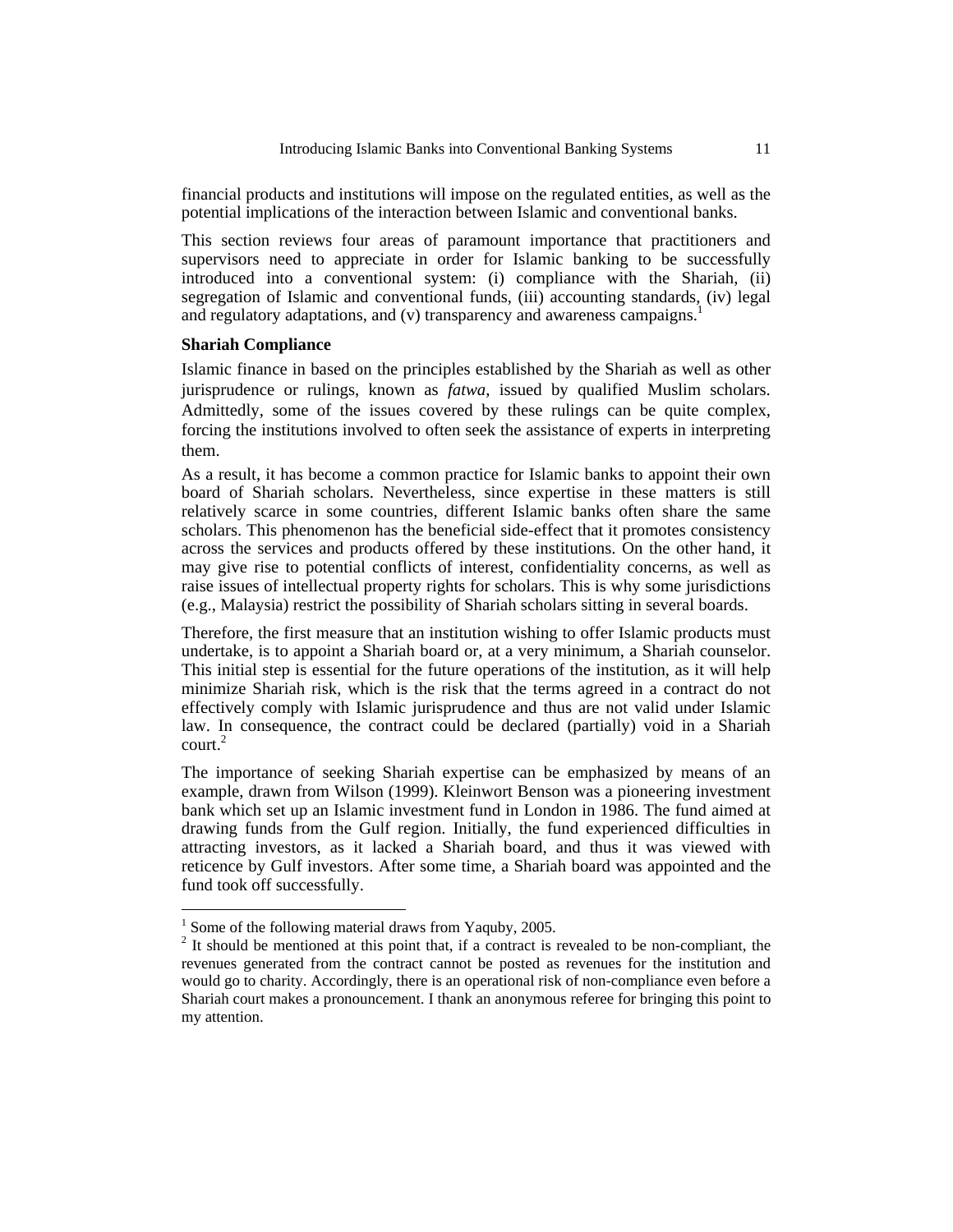Financial regulators should also appoint their own Shariah experts, which would provide advice on the instruments and services offered by the institutions in their jurisdiction.<sup>3</sup> Consultation with these experts would be crucial to know whether the regulations issued by the supervisor with regard to Islamic institutions, as well as the licensing of different activities, are compatible with Islamic principles.

An additional important aspect for the regulator is that its rulings and decisions are consistent with those of the Shariah boards of foreign supervisory agencies. An important effort towards achieving international consistency was the creation of two multilateral institutions: (i) the Accounting and Auditing Organization for Islamic Financial Institutions (AAOIFI), which issues internationally, recognized Shariah standards on accounting, auditing, and governance issues; and (ii) the Islamic Financial Services Board (IFSB), which issues standards for the effective supervision and regulation of Islamic financial institutions. The roles of the two institutions are discussed in more detail below.

Finally, the Islamic Fiqh Academy, inaugurated in 1988 in Jeddah under the auspices of the Organization of the Islamic Conference, has earned the respect of Muslim scholars around the world. Although not officially binding, its rulings and opinions on economic and financial matters are certainly taken into consideration by Islamic finance practitioners and policy-makers.

## **Legal and Regulatory Adaptations**

One of the questions that will need to be resolved promptly as Islamic banking emerges within a conventional system is how to embed Islamic activities into the existing juridical framework. To think about this issue, it is useful to adopt a two-tier perspective and address first the *legal* aspects of Islamic contracts, and second, the *regulatory* aspects of Islamic financial transactions.

In other words, on the one hand there is the *legal* question of whether the existing laws in a secular jurisdiction allow financial transactions to be governed by *Shariah* principles—a crucial element within Islamic finance, as explained above. On the other hand, there is the *regulatory* question of whether Islamic institutions require special supervision and regulatory provisions; and if so, what are the specific regulations needed for Islamic banking. This section briefly discusses both aspects (an additional discussion is also provided in section IV).

First, regarding the place of Islamic contractual arrangements within secular jurisdictions, it is likely that the existing legislation in those jurisdictions does not include all the Shariah principles that should govern Islamic financial transactions. However, as pointed out by DeLorenzo and McMillen (2007, page 161), in these jurisdictions the legal set-up is typically flexible enough to allow the parties involved to write their own contracts. Thus, in these contracts, the signing parties could explicitly specify the desired principles by which their transactions should be

 $3$  Note that I am not proposing the establishment of a national Shariah board, but that the regulatory agency has easy access to experts on this field.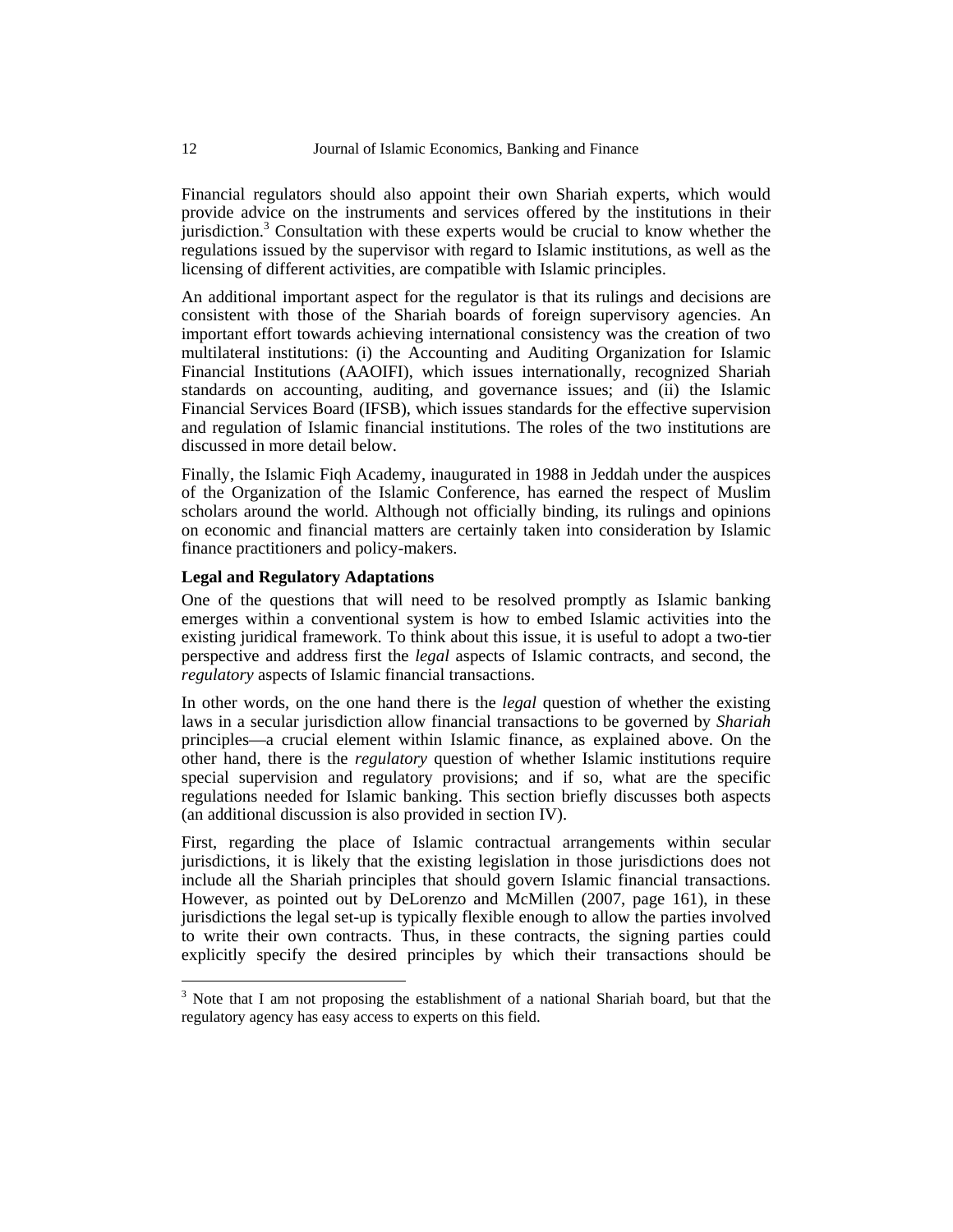governed. By doing this, both parties would ensure that the principles that they wish to adhere to would be upheld in the jurisdiction where the contract is enforced.

Second, as mentioned above, another key aspect is whether any modifications to the current regulatory framework are necessary to ensure that the supervisory authorities can continue to fulfill the goals of prudential supervision vis-à-vis Islamic banks. In this regard, a consensus has not emerged, and, therefore, the cross-country experience has been varied: the options range from a minimal-alterations approach (such as in the United Kingdom, where all deposit-taking institutions are required to comply with broadly the same set of regulations but with some minor requirements for institutions offering Islamic products—see section IV.B) to a dual approach where the authorities issue separate specific regulations for conventional and Islamic banks (e.g., Bahrain).

Be that as it may, the fact is that Islamic banking activities may entail specific risks that need to be taken into account both by financial institutions and regulators (see Bhambra, 2007, and Sundararajan, 2007, for discussions on the supervisory implications of Islamic financial risks). Therefore, recognizing the need for guidance on these issues, several national supervisory agencies and international organizations—such as the Islamic Development Bank and the IMF—convened to establish the Islamic Financial Services Board (IFSB) in Kuala Lumpur in 2002.

Among other important goals, the IFSB aims to (i) promote, disseminate, and harmonize best practice in the regulation and supervision of Islamic financial institutions, (ii) promote coordination among the relevant standard-setting institutions worldwide, and (iii) enhance initiatives to develop instruments for risk management in Islamic institutions.<sup>4</sup> At the time of writing, the IFSB had already issued guidelines on Capital Adequacy, Risk Management, Corporate Governance, Transparency, and Market Discipline Standard for Islamic institutions.

#### **Segregation of Funds**

 $\overline{a}$ 

An important principle behind Islamic finance is the desire to maintain the moral purity of all transactions. The funds intended for Shariah-compatible investments should therefore not be mixed with those of non-Islamic investments. This requirement is not based on the assumption that the activities of non-Muslims are intrinsically impure. The rationale behind this principle is rather one of prudence, in the sense of taking all the necessary precautions to ensure that Islamic funds do not become mixed with other funds that may be involved with *riba*, *gharar*, or *haram* activities.

Therefore, in order to ensure compliance with Islamic principles, conventional banks wishing to offer Islamic products must guarantee and publicize that the funds devoted

<sup>&</sup>lt;sup>4</sup> For more details on this organization and its objective see www.ifsb.org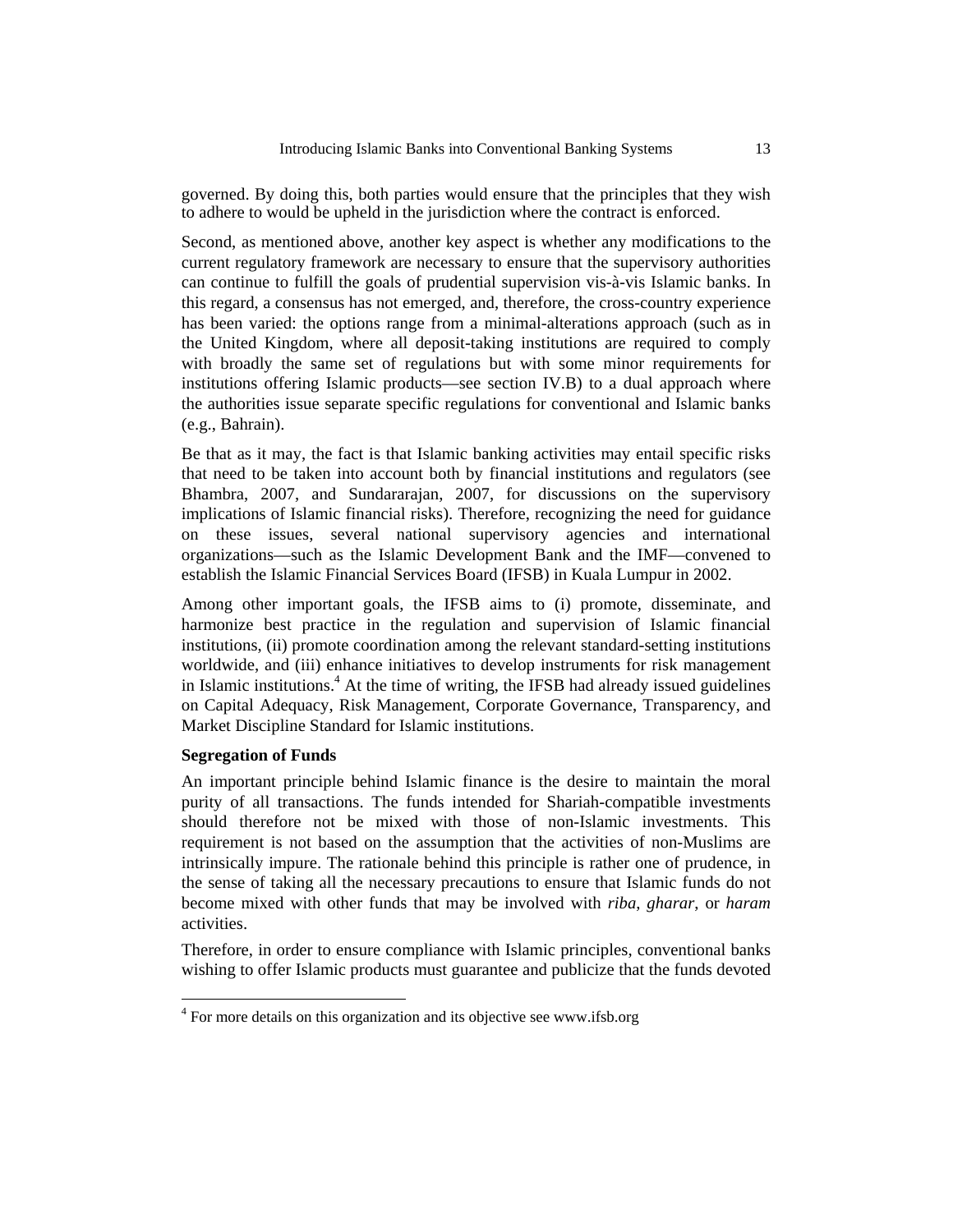to conventional activities will not be mixed (commingled) with those destined for Islamic activities. In operational terms, this requires that banks establish different capital funds, accounts, and reporting systems for each type of activity. In this sense then, when a conventional bank opens an Islamic window, to a large degree, it is in fact establishing a separate entity from the rest of the bank.

#### **Accounting and Auditing Standards**

The rapid expansion of the Islamic financial industry that started in the 1970s was not initially accompanied by the creation of a set of internationally recognized accounting rules. In consequence, Islamic institutions around the globe had to resort to developing their own accounting solutions for their new products, rendering comparisons across institutions difficult, and sometimes even giving the impression of lack of transparency.

The need for a body of accounting standards purposely designed to reflect the specificities of Islamic products became even more pressing as new and more complex instruments were being marketed. To close this widening gap, the Accounting and Auditing Organization for Islamic Financial Institutions (AAOIFI) was created in 1990. One of the main goals of this organization is to design and disseminate accounting and auditing standards that can be applied internationally by all Islamic institutions.<sup>5</sup>

The AAOIFI also plays a crucial role in pursuing the harmonization of Shariah-based rulings across jurisdictions. As mentioned above, the fact that supervisory bodies in different countries tend to rely on their own Shariah experts may result in contradictory statements regarding the acceptability of a given instrument. Thus, financial products that are permissible in some countries could be deemed as non-Islamic in others. Such disparity could discourage the cross-border use of Islamic products and constrain the growth potential of this industry. It could also result in pernicious regulatory arbitrage.

In those jurisdictions where Islamic finance is still nascent, regulators and financial institutions should familiarize themselves with the standards set by the AAOIFI, and apply them to the maximum extent possible. The application of already tested accounting and auditing conventions could alleviate the burden on supervisors facing the new challenges imposed by Islamic banking.

Furthermore, the pursuit of international consistency would not only ease the task of supervising internationally active institutions, but it would also ultimately favor the regulated institutions, as Islamic transactions would become better understood, and thus more attractive for Muslim and non-Muslim investors across the world. It would additionally foster the integration of Islamic institutions into the international financial community.

<sup>&</sup>lt;sup>5</sup> For more details on this organization see www.aaoifi.com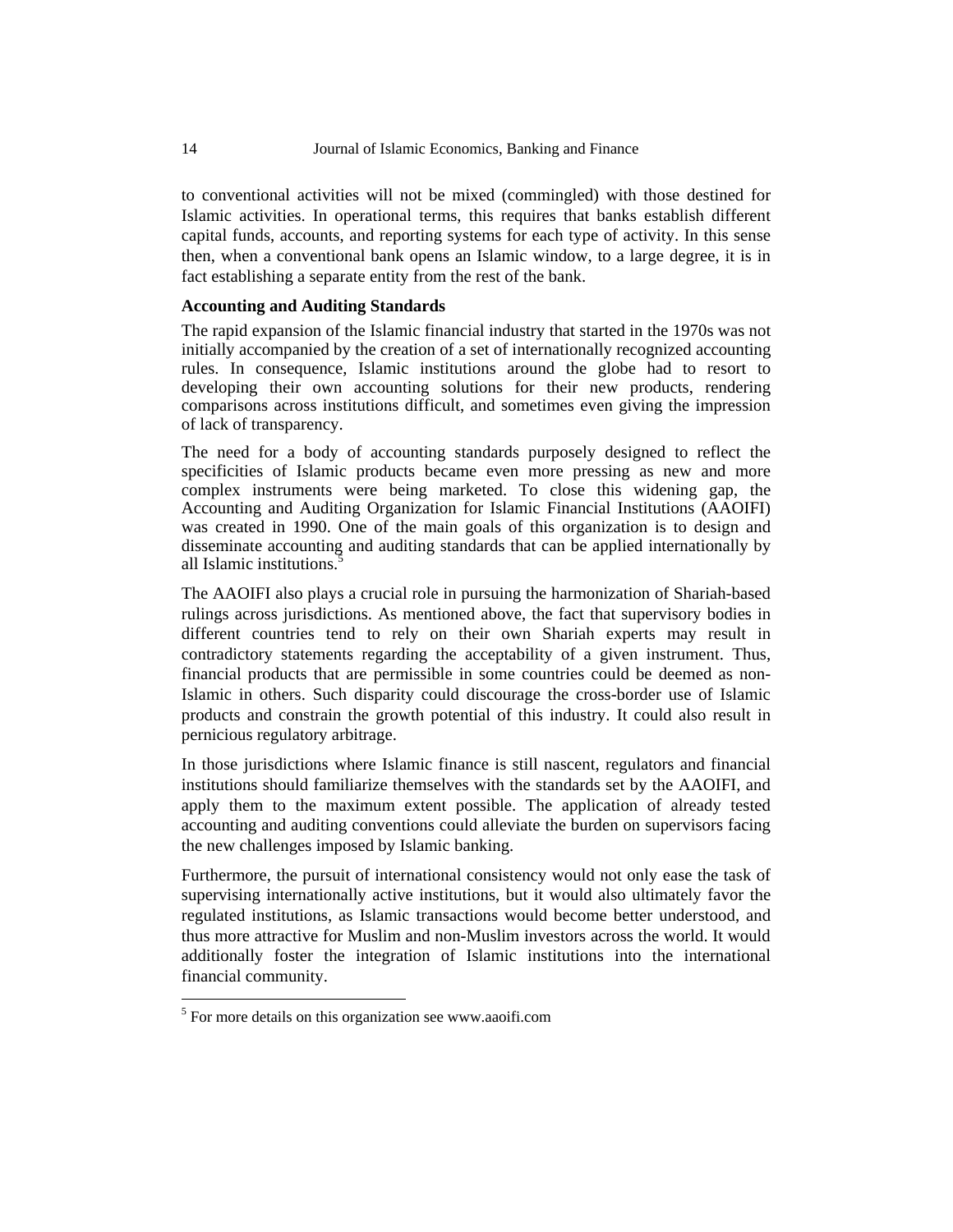#### **Disclosure, Transparency, and Awareness Campaigns**

The speed and degree of success with which Islamic banking will emerge in conventional systems will largely depend on whether potential depositors and investors are well informed about the opportunities and risks at hand, and on whether Islamic banking is perceived as a transparent and well-regulated activity.

Furthermore, from a prudential standpoint, it can be argued that guaranteeing that depositors are well informed, at least in the initial stages, should also be seen as a regulatory duty. Consumers should be duly informed of all the risks they run when entering into new contracts, as the public will have a better understanding of conventional deposits than of Islamic deposits (such as *mudarabah*, safe-keeping, etc.)

In consequence, regulators should communicate to the public what types of Islamic institutions and products will be supervised. Regulators should also require institutions offering Islamic products to actively pursue awareness campaigns and to ascribe to high disclosure and transparency standards (such as the Transparency and Market Discipline Standard in preparation by the IFSB). For instance, commercial banks should inform investment (*mudarabah*) depositors of the profit-and-loss nature of their deposits. In practice, these tasks can be easily accomplished by simply providing an explanatory prospectus to interested customers.

#### **III. PHASES IN THE INTRODUCTION OF ISLAMIC BANKS**

This section attempts to broadly define the main stages through which a country is likely to pass as Islamic banking develops. The steps presented here have been distilled from several country experiences, and do not constitute a rigid template outside of which it is impossible to create a favorable environment for Islamic institutions.

Although country experiences tend to differ, there are some traits that are common in most, if not all, cases and thus can be used as guideposts by other countries lagging in this process. An additional caveat to bear in mind is that the transition between stages will typically not be clear-cut. On the contrary, elements of several different stages may develop simultaneously and even coexist for some time.

This section reviews three broad stages: an initial stage where selected Islamic products are offered; a second stage where full-fledged Islamic banks are allowed to operate; and a third stage where non-bank Islamic financial institutions develop and expand the range of Islamic financial products available.

Finally, the case of Malaysia is presented as an illustration of the different phases discussed (Box 1). This country is singled out for its long commitment to Islamic finance, spanning over 30 years, and because it has pioneered many of the areas where Islamic banking has most fruitfully developed.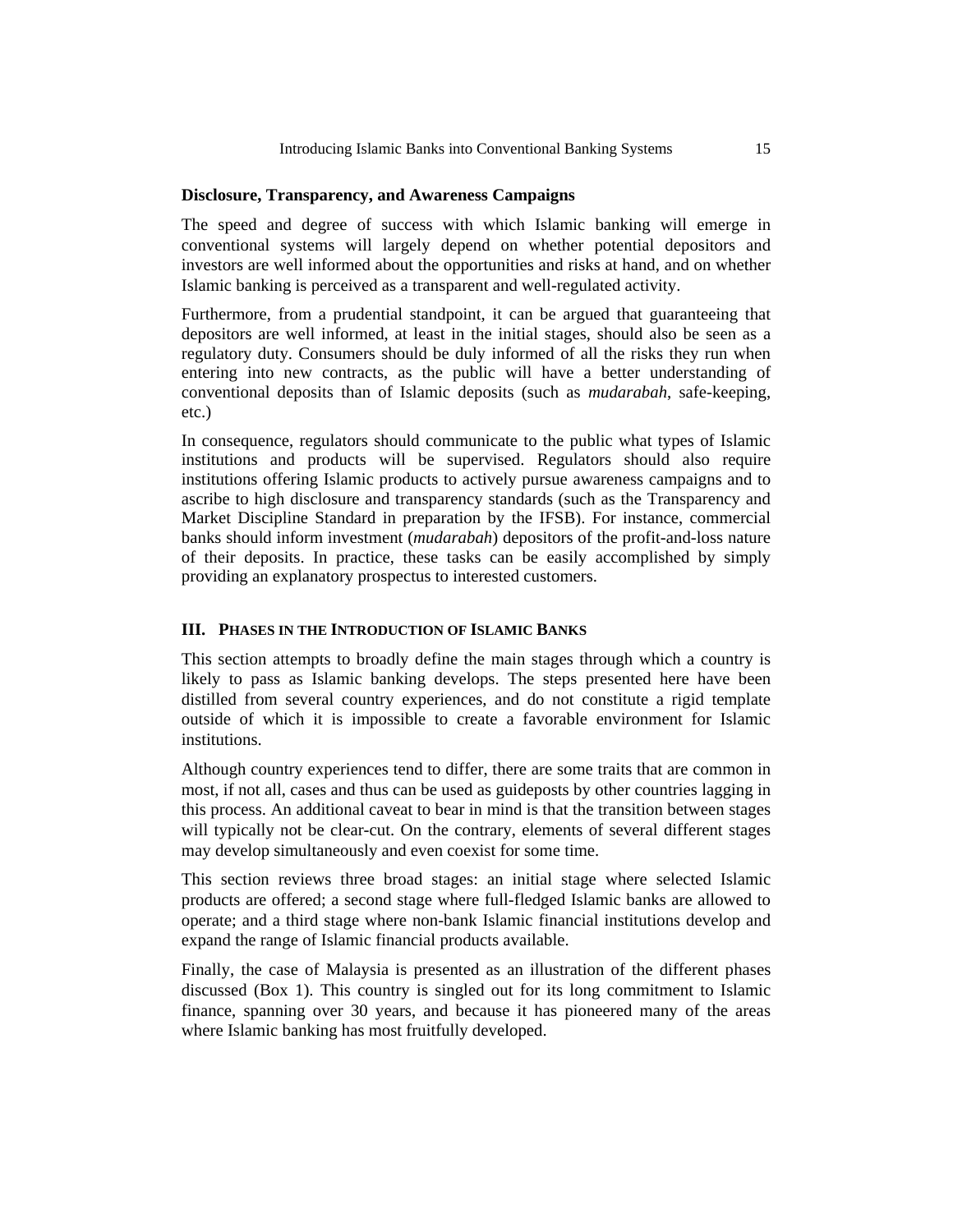#### **A. Offering Selected Islamic Financial Products**

#### **Setting up Islamic Windows**

An increasing number of commercial banks around the world are considering the possibility of offering Islamic financial products. In many countries, this interest responds to the banks' desire to offer services to a growing Muslim population, but it is also motivated by the wish to tap the growing pool of international investors attracted to Shariah-compliant products.

At first, a commercial bank may only want to probe the potential of this market, and thus may be interested in launching a pilot project. The bank can take advantage of its existing branch network to open so-called *Islamic windows*, through which to reach the potential new clientele.

An Islamic window is simply a window within a conventional bank via which customers can conduct business utilizing only Shariah compatible instruments. At the inception of the Islamic window, the products typically offered are safekeeping deposits on the liability side of the bank and Islamic trade-finance products for small and medium companies on the asset side of the bank.<sup>6</sup> As mentioned in the previous section, opening an Islamic window will require the bank to establish the appropriate firewalls to avoid the commingling of Islamic and conventional funds.

As the activities of the Islamic window expand, the bank may consider fully segregating the window into a separate subsidiary (see sub-section B below). However, before going from a window to a full subsidiary, banks must meticulously ascertain the profitability of their Islamic business lines, as profits from the Islamic window could be overstated.<sup>7</sup> This is due to the fact that, typically, the overhead costs of the window (e.g., computer systems, building maintenance costs, support personnel, etc.) are borne by the parent bank, but will need to be financed by the Islamic subsidiary in the future.

It must be pointed out that reliance on Islamic windows, as a take-off platform for moving into the Islamic financial industry, has been a more common practice in South East Asia and Western countries than in the Middle East, where the tendency has been to establish stand-alone Islamic banks e.g., in Kuwait and more recently Syria.

## **Islamic Investment Banking**

 $\overline{a}$ 

An additional channel through which Islamic finance is swiftly penetrating conventional systems is via investment banking activities. Indeed, in an increasing number of Western countries, conventional banks are offering products specifically designed to attract Shariah-compliant investors.

 $6$  See Iqbal and Mirakhor (2007) for a description of Islamic financial instruments.

<sup>7</sup> See Malaysia Institute for Economic Research (2000).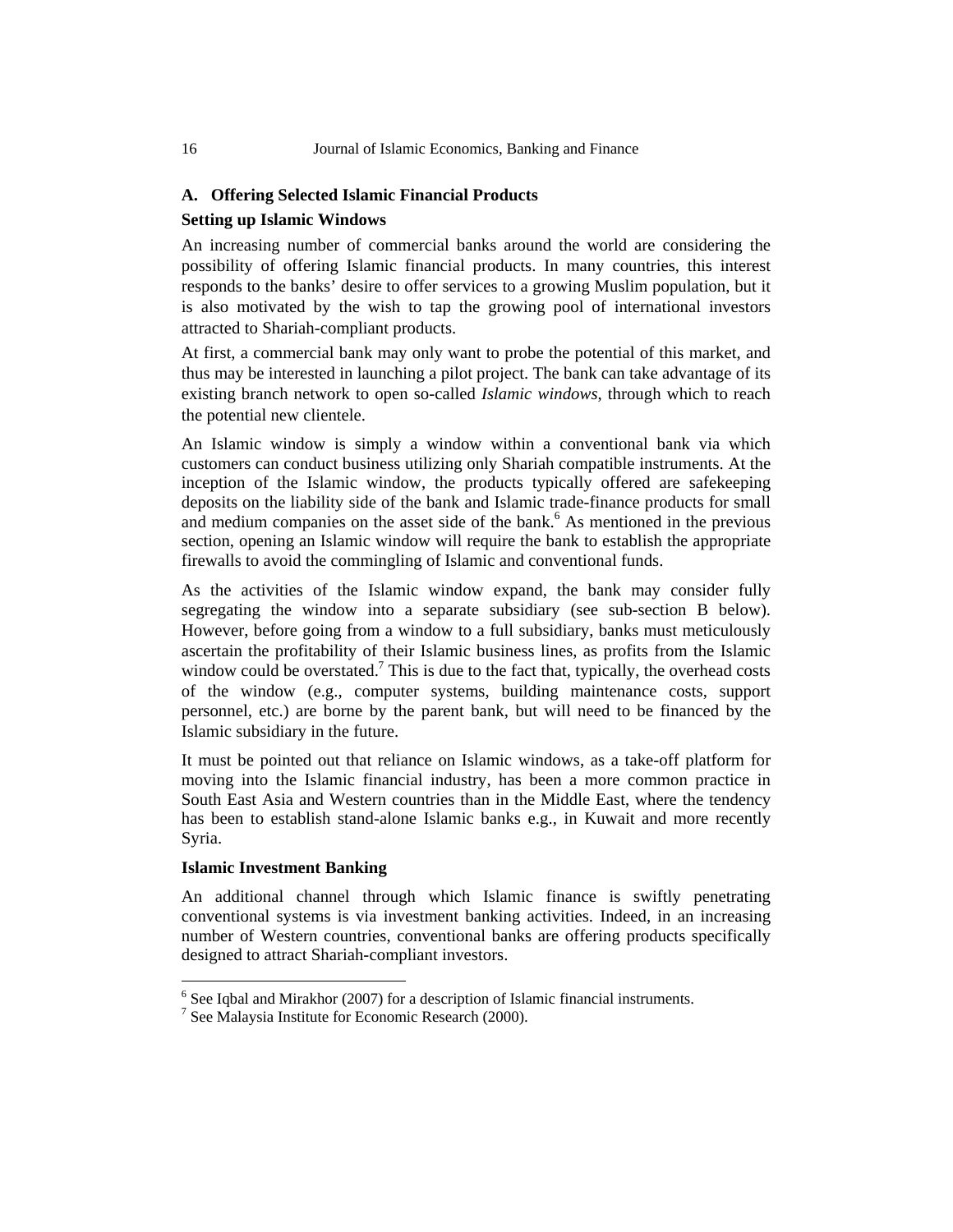In the last few years, the proliferation of Islamic instruments has been spectacular, and has encompassed a vast range of modalities: from sovereign sukuk (such as the €100 million sukuk issuance by the German state of Saxony-Anhalt in 2004), to corporate sukuk (like the first-ever US sukuk, issued by the Texas-based oil group East Cameron Partners for an amount of US\$166 million), and to more sophisticated investment vehicles (such as Société Générale's pioneering Shariah-compatible hedge fund<sup>8</sup>). These deals often arise from the interest by borrowers to tap the large pool of resources available in the Gulf Cooperation Council (GCC) and some Asian countries, as well as from the lenders' desire to avail themselves of investment opportunities in Western countries while complying with Islamic jurisprudence.

Although these types of products are likely to flourish particularly in countries with sophisticated conventional financial systems there is a disconnect between the growth prospects of the Islamic investment banking and retail banking industries in Western countries. The advancement of the latter is tied to the geographical and demographical trends of the Muslim population in these nations, whereas Islamic investment banking benefits from today's high cross-border capital mobility.

#### **B. Becoming a Full-Fledged Islamic Bank**

Once a conventional bank has operated an Islamic window for some time and has gathered a sizeable customer base for its Islamic activities, it may decide to establish an Islamic subsidiary, or even fully convert into a full-fledged Islamic bank. By following either of these two routes, the bank may benefit from economies of scope and concentration of knowledge and expertise. The bank will be able to offer, under one roof, a wider range of Shariah-compliant banking products than through the Islamic window alone. For example, it may be better equipped to fully engage in Islamic investment banking activities, such as underwriting sukuk issuances or managing Shariah-compliant investment and hedge funds, or to manage its own treasury and money market operations.<sup>9</sup>

The advantage of opening a subsidiary over a full conversion is that, with the former, the parent bank may continue servicing its conventional customers, while the subsidiary expands its Islamic activities in clear separation from the conventional business. On the other hand, a full conversion signals the bank's firm commitment to operate under Shariah principles, thus enhancing its credibility.

Although it does not seem to be a widespread concern within the industry, it must be mentioned that some Shariah scholars have raised concerns regarding the legitimacy

 $\frac{8}{9}$  See *Financial Times* of Friday, December 22, 2006

<sup>&</sup>lt;sup>9</sup> In the case of Islamic windows, the treasury department of the parent bank is typically in charge of managing the liquidity requirements of the bank as a whole, which poses the threat of mixing conventional and Islamic funds.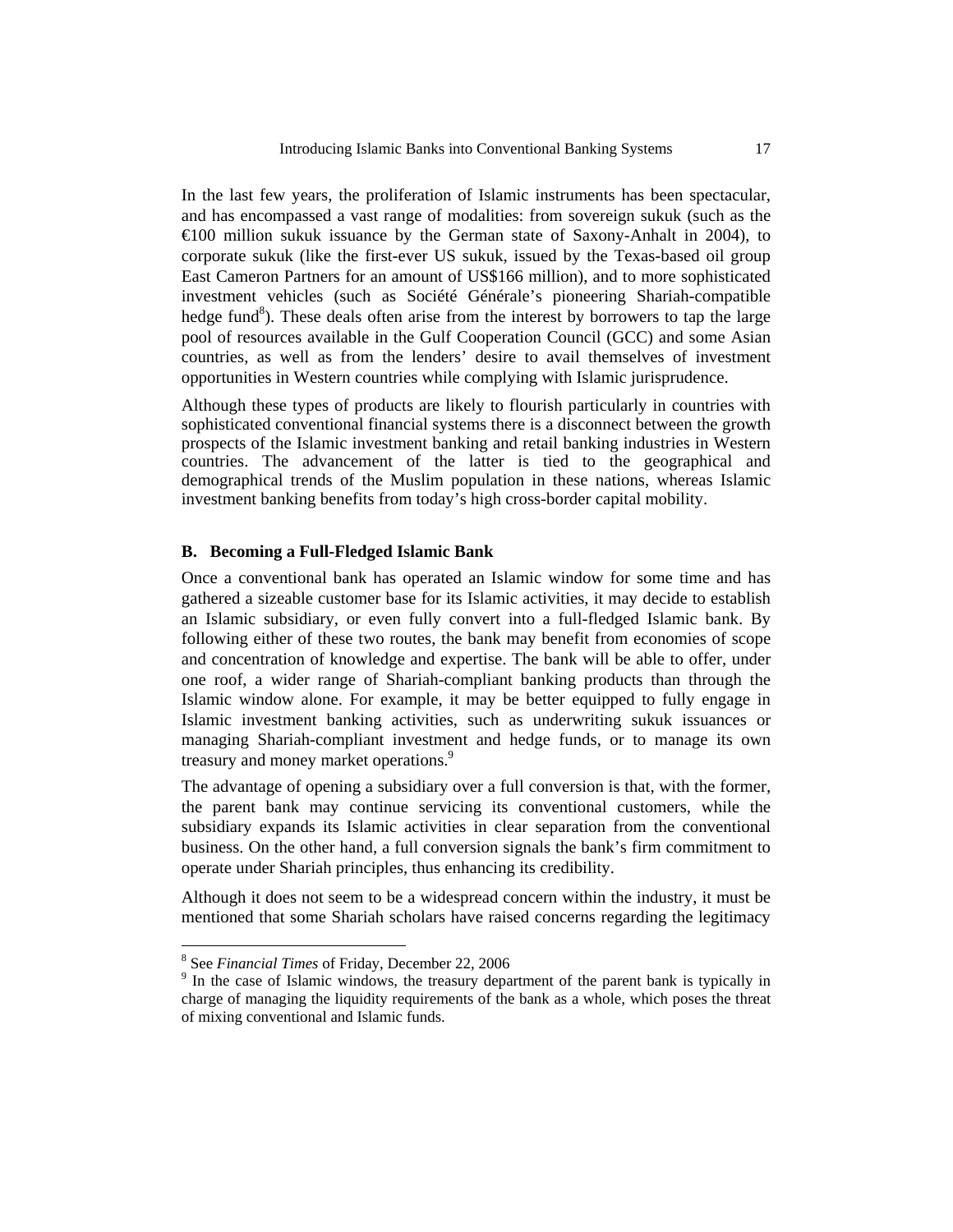of establishing Islamic subsidiaries or banks using capital from conventional banks (see Abd Rahman, 2006, and Yaquby, 2005). The concern arises because it is not guaranteed that the funds provided by the parent bank will originate from Islamic compliant sources, and hence, the subsidiary's initial capital may be Islamically unacceptable. Although there is an ongoing debate over this matter, one of the proposed solutions is to allow the formation of the new Islamic institution, if it commits to making future charitable donations as a way to purify the original funds.

Be that as it may, the transition from a conventional to an Islamic bank also presents operational challenges, as a number of items in the bank's balance sheet will be tied to interest-bearing transactions. Finance practitioners have devised strategies that rely on several Islamic products (e.g., *ijara*, diminishing *musharaka*, and *tawarruq*) to circumvent this problem.10 It should be noted that, according to Al-Awan, 2006, the use of *tawarruq* in a number of GCC countries is partially supported by the *Maliki* and *Hanbali* schools of Islamic jurisprudence. This product, however, has been criticized by the Islamic Fiqh Academy and by the AAOIFI.

Finally, licensing Islamic banks, and windows, will increase the supervisory burden on the regulator, since there will now be a new type of institution/activity that requires its own regulatory framework. In other words, in addition to the Basel I or Basel II Capital Accords, supervisors will have to be familiar with the application of the IFSB standards for Islamic banks.

In order to build the appropriate expertise and resources to oversee Islamic banks, the supervisory authority could temporarily restrict the number of Islamic licenses it grants. Such a strategy has been pursued, for example, by the Kuwaiti authorities since 2003. The Central Bank of Kuwait (CBK) initially limited to three the number of Islamic banks allowed to operate. This policy was adopted in order to allow the CBK to develop enough capacity and proficiency to supervise this new segment of the banking system, and to initially let the infant Islamic banks develop in a somewhat protected environment (see IMF, 2004). Of course, this measure will temporarily limit the degree of competition within the sector, which may, in turn, lower the quality of the services provided. Therefore, the pros and cons of such a measure need to be weighted before deciding to temporarily restrict entry.

## **C. Introducing Non-Bank Islamic Financial Institutions and Instruments**

As full-fledged Islamic banks increase their operations, and it is clear that there is a segment of the population interested in these products, other financial institutions and products may appear in the market. Since the menu of Islamic financial institutions and products is continuously growing, it would not be possible to list and discuss all of them in this paper. Instead, I will only consider three areas in which newly

 $10$  See also Adam (2005) and AAOIFI (2003).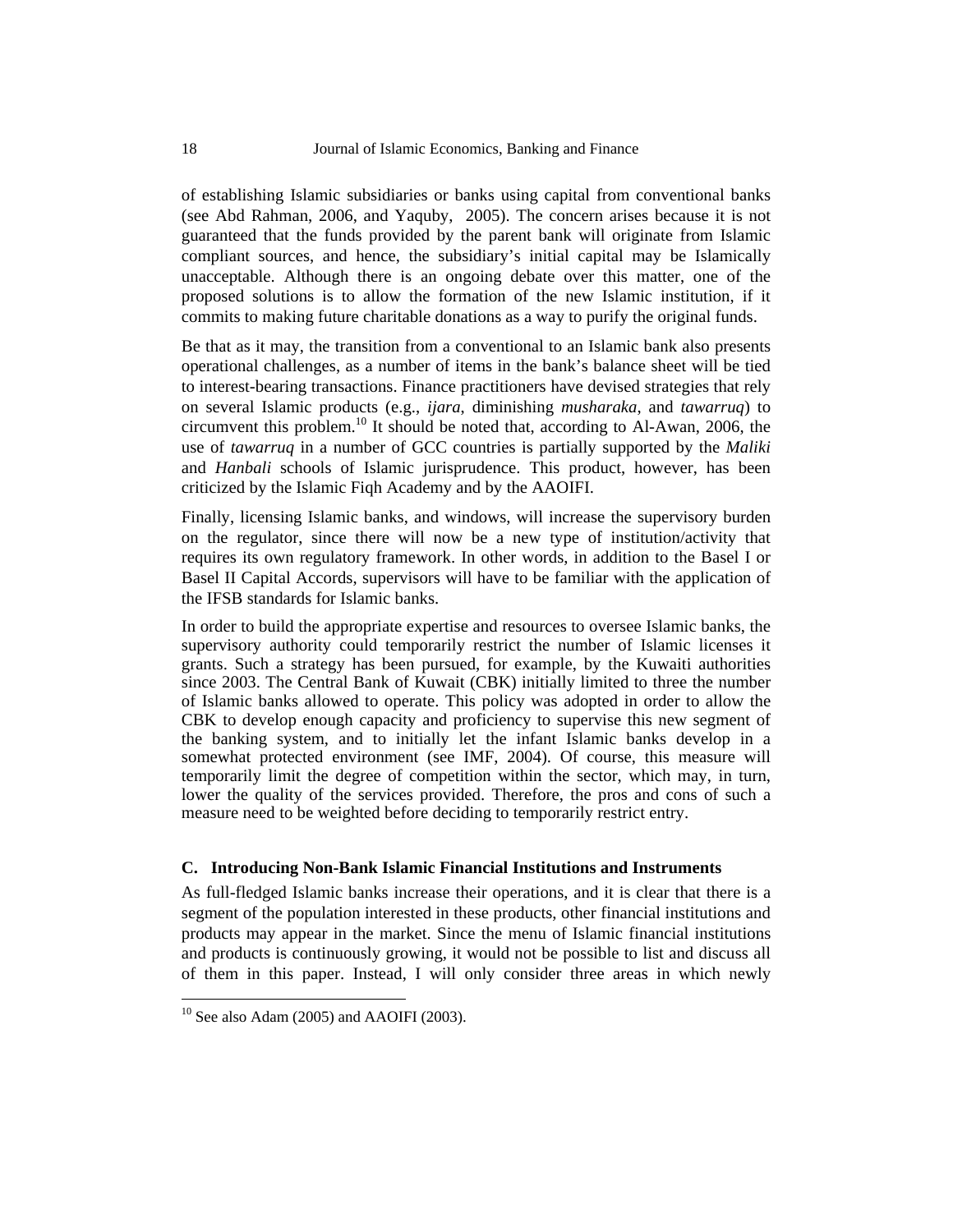established Islamic banks are likely to participate as they explore new business opportunities. Namely, insurance products (*takaful*) , investment funds and sukuk, and derivative instruments.

## **Takaful**

Conventional non-mutual insurance is not permitted in Islamic finance for two primary reasons. First, the insurer-insured relationship does not comply with Shariah teachings as it involves the trading of uncertainty. That is, the insured party pays the insurer for an object (i.e. the monetary compensation in case of an accident) that she may never receive (i.e. if the accident never takes place). This trading is similar to gambling (*qimar*), and thus forbidden. The second reason stems from the investment practices of insurance companies, which often hold interest-bearing assets. On the other hand, *takaful* is based on the concept of mutuality among insured parties, as in conventional mutual insurance. That is, several individuals agree to pool resources with the understanding that in case of need, each of them is entitled to draw resources from the pool.

Islamic insurance (*takaful*) companies are likely to develop alongside Islamic banks. As is the case in conventional systems, Islamic banks may start promoting their own *takaful* products or own *takaful* companies (e.g., in the same way as in bancassurance).

### **Investment funds and sukuk**

In more sophisticated financial systems, Islamic investment funds and sukuk issuances will also emerge next to conventional funds and bonds. The emergence of these markets will largely depend on whether an adequate legal framework is in place. For example, regarding sukuk, the legal framework should provide clear rules for the establishment, management, and accounting of special purpose vehicles  $(SPVs)$ , which are a vital ingredient in sukuk issuances.<sup>11</sup> If this framework is absent, it is likely that investors will revert to round-tripping their funds. That is, domestic borrowers and lenders will conduct deals in foreign markets to take advantage of more favorable legal environments.

#### **Derivative instruments**

 $\overline{a}$ 

Derivative contracts are another instrument widely used by financial institutions in advanced systems. These instruments are often used to hedge and reduce the risks associated with certain transactions, and as such, it could be argued that they perform a vital role in promoting economic activity by allowing the diversification of risk.

Nonetheless, from the standpoint of Islamic jurisprudence, the use, and trading, of some conventional derivatives (such as currency and interest-rate swaps or options) is

<sup>&</sup>lt;sup>11</sup> See, for instance, Solé "Prospects and Challenges for Developing Corporate Bond and Sukuk Markets in Kuwait", *forthcoming*.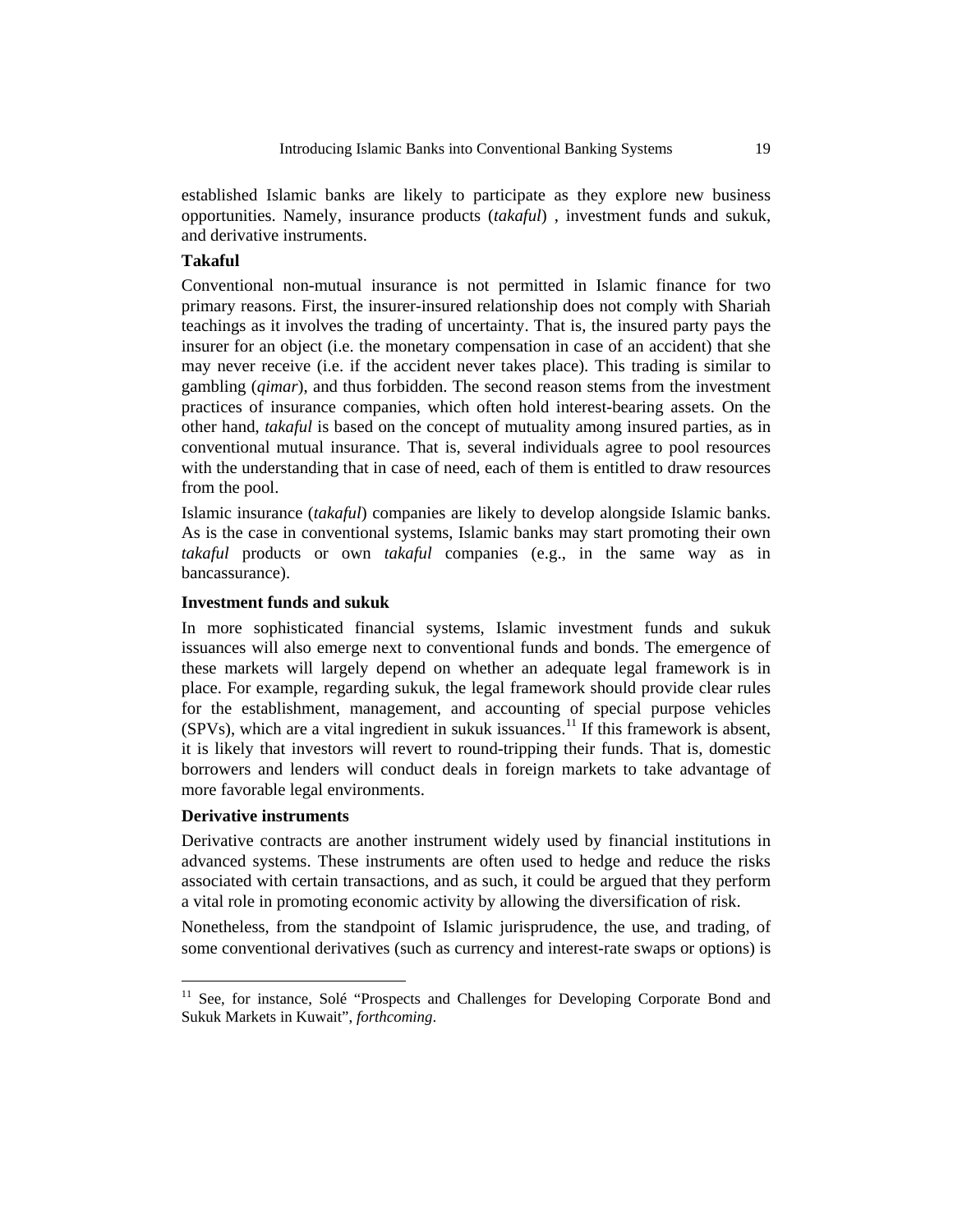controversial. Numerous scholars have pointed out that these derivatives should be viewed with reticence because they may easily involve excessive uncertainty (*gharar*), may encourage speculative behavior (*maisir*), or may involve the trading of debts. This does not imply, however, that other Islamic instruments with derivativelike features with which to help agents reduce risks are not allowed in Islam. In fact, there are already some Islamic instruments that partially resemble conventional derivatives or that could form the basis for designing Shariah-compatible derivatives.<sup>12</sup>

Despite their reservations, Islamic scholars and practitioners acknowledge the important benefits for financial institutions of having access to some sort of hedging instrument. In consequence, there are several initiatives underway to develop these instruments further. $^{13}$ 

#### **D. Full Islamization of the Financial System?**

The decision of whether to completely transform a country's financial sector into a fully Islamic system is a choice that will be based primarily on political and religious grounds. With the existing evidence at hand today, it is not possible to assert whether a purely Islamic financial system would be more or less efficient than a conventional one at intermediating financial flows.

Obviously, it is in countries with a predominantly Muslim population that a tendency towards full Islamization is more likely to develop. Three notable examples of this trajectory are Iran, Sudan, and Pakistan. 14 Iran's transition towards a fully Islamic financial system started with the enactment of the 1983 Usury Free Banking Law, which abolished interest-based banking operations. Similarly, Sudan pursued the full Islamization of its financial system with the promulgation of the 1992 Banking Law, which aimed at eliminating interest from banking, as well as from all government

<sup>&</sup>lt;sup>12</sup> For example, Bai-Salam contracts, or the recently developed in Pakistan Istijrar contracts. See Bacha (1999) for a short discussion on these two instruments, as well as on some Islamic jurists' views on derivative instruments. Similarly, as pointed out in Ayub (2002, p.105), the concept of *arbun* (down-payment) could be invoked to justify the design of option-like securities. This author also cites a resolution by the Figh Academy (from May  $9^{th}$ -14<sup>th</sup>, 1992) stating that "Option contracts as currently applied in the world financial markets...are not permissible in Shariah."

<sup>&</sup>lt;sup>13</sup> The International Swaps and Derivatives Association (ISDA) and the International Islamic Financial Market (IIFM) have signed a cooperation agreement to develop Shariah-compliant derivatives.

<sup>&</sup>lt;sup>14</sup> See Iqbal and Molyneux (2005) for an interesting account of the advent and expansion of Islamic banking in Iran and Sudan, as well as in other nations.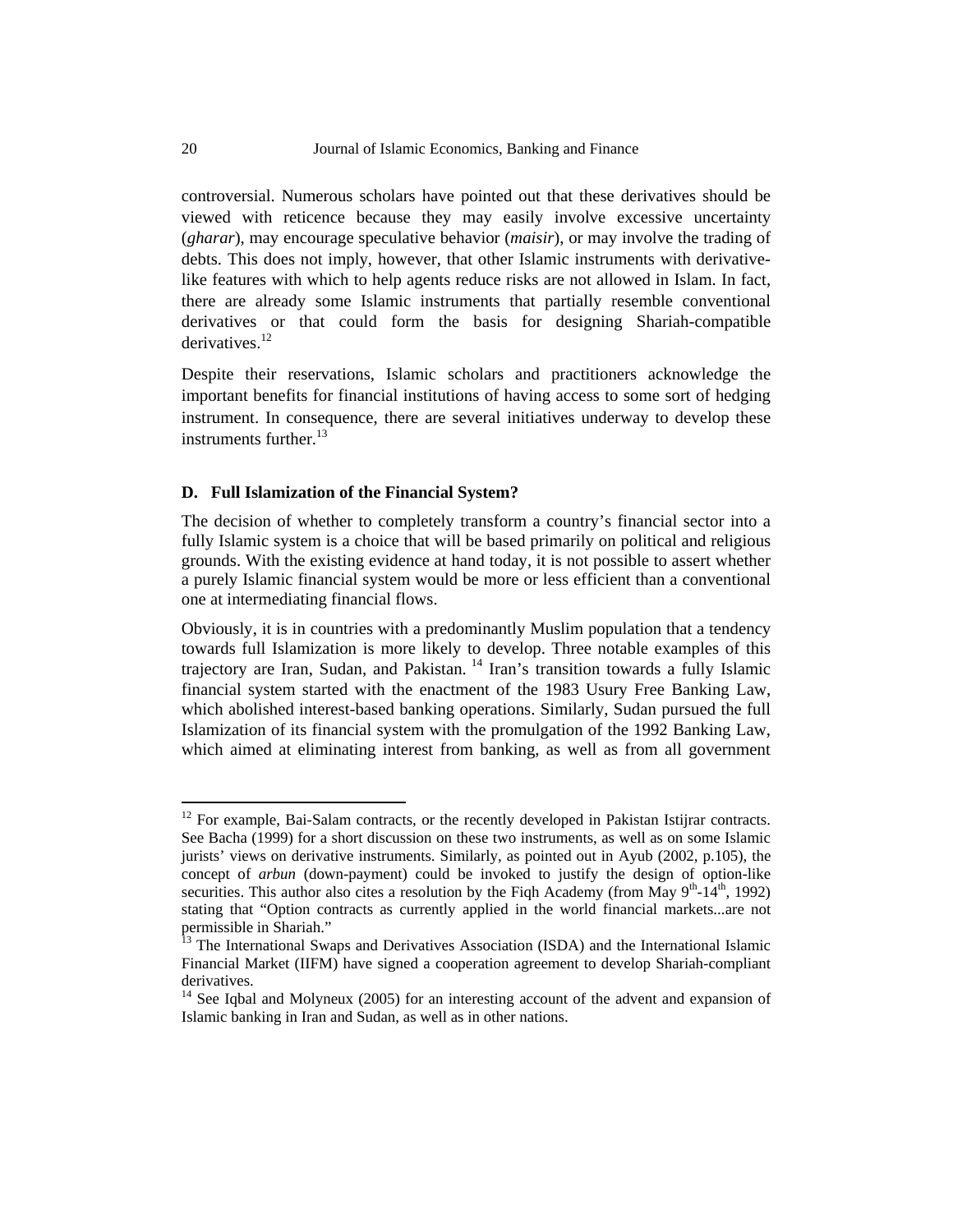transactions.15 In Pakistan, although efforts towards full Islamization can be dated back to the 1960s, a key development took place in 1999, when the Shariat Appellate Bench (SAB) of the Supreme Court ruled that all laws allowing interest should be removed before June 30, 2001. However, the process was halted in 2002 when, in the face of several petitions and appellations, the SAB asked the Federal Shariat Court (FSC) to re-study the case. As of today, the FSC has not issued a decision on the status of *riba*-based banking in Pakistan.

On the other hand, there are also some Muslim countries that have allowed mixed financial systems to coexist for long periods. In some instances, the results of this coexistence have been remarkably beneficial, such as in Bahrain and Malaysia. In both cases, the presence of a dual system has given these nations a substantial competitive edge to establish themselves as well-diversified international financial hubs, appealing to both Islamic and conventional investors. Furthermore, the crossfertilization between the two systems has led institutions based in these countries to pioneer several groundbreaking initiatives in different fields of Islamic finance.

Be that as it may, one important caveat to consider regarding the full Islamization process is the fact that the gamut of Islamic financial instruments is still significantly smaller than in conventional finance (e.g., lack of derivatives and hedging instruments, or money market instruments in many countries).

Therefore, the premature Islamization of a mixed system, where sophisticated conventional instruments are widely used, could act as a severe brake on financial (and economic) activity. In consequence, it may not be until further progress has been made in all areas of Islamic finance that the more sophisticated mixed financial systems could move smoothly towards greater Islamization.

#### **Box 1: The Introduction and Development of Islamic Finance in Malaysia**

Since the early 1970s, Malaysia has progressively introduced Islamic finance into its economy. Starting with a few very specialized Islamic institutions, the Malaysian financial system has evolved to become a well-functioning, and internationally integrated, mixed financial system, in which conventional and Islamic financial institutions work alongside each other. In this regard, Malaysia can be seen as a blueprint to consider by those countries wishing to introduce Islamic finance. The success of Malaysian Islamic financial institutions is clearly evidenced by their ability to attract capital from international investors, as well as by the response of the local Muslim population.

The growth of Islamic finance in Malaysia is partly attributable to the government's intentional policies to develop this industry. While most of the financial institutions

<sup>&</sup>lt;sup>15</sup> Since the signature of the Comprehensive Peace Agreement in January 2005 between the Government of Sudan and the Sudan People's Liberation Movement (SPLM), conventional banks have been allowed to operate in this country.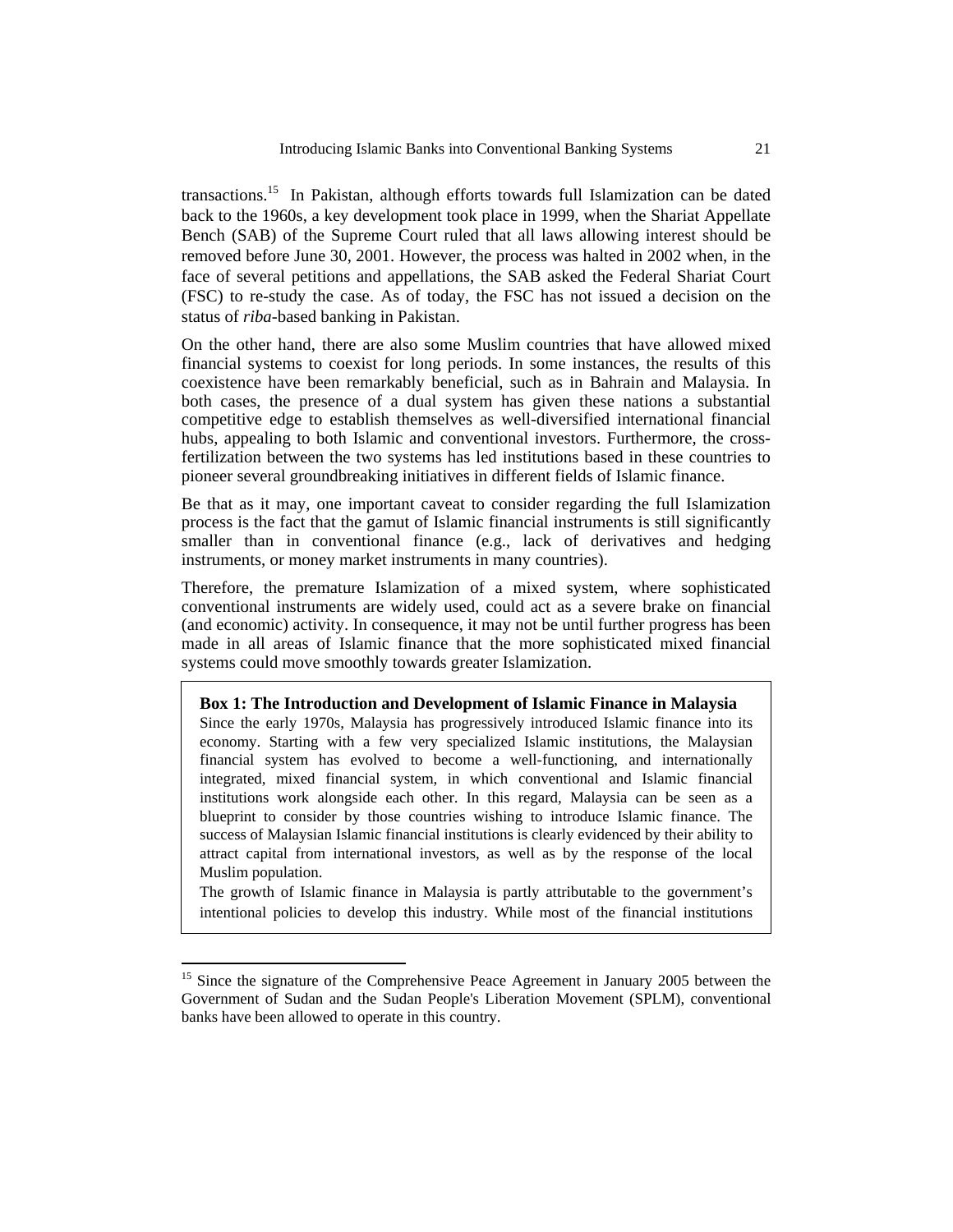providing services were privately owned at the beginning of this process, the Malaysian government has always been attentive to the needs of these institutions and has been keen to provide a favorable environment for them.

Four broad stages of development can be drawn from the Malaysian experience. This box highlights the main elements of each stage, with a view to proposing the milestones in a possible road map for other nations.

#### *First Stage: small Islamic institutions begin operations*

In 1963, a small Islamic financial institution was allowed to operate: this was an Islamic savings fund, which managed small funds for individuals preparing for their pilgrimage to Mecca. A few years later, after the enactment of the 1983 Islamic Banking Act, the first Islamic bank (Bank Islam Malaysia Berhard) was granted a full-fledged banking license and started operations. To facilitate the liquidity management of this bank—but also as part of the strategy to develop Islamic finance in general—the government started issuing Shariah compatible investment certificates under the 1983 Government Investment Act.

#### *Second Stage: conventional banks begin to operate Islamic windows*

Under a pilot program, three conventional banks were allowed to open Islamic windows under certain restrictions, such as no commingling of funds. By relying on their wide branch networks, conventional banks could offer Islamic products to larger segments of the population than if they were only allowed to open one Islamic branch. In January 1994, Bank Negara Malaysia established the Islamic Interbank Money Market to allow Islamic institutions to adjust their portfolios according to their short-term financing needs.

#### *Third Stage: some conventional banks fully convert to Islamic banks*

After a certain period of operating Islamic windows, some conventional banks accumulated a sufficient critical mass of Islamic customers to make viable a full conversion of the bank into an Islamic institution. In October 1999, the second fully Islamic bank (Bank Muamalat) was created as a result of the merger between Bank Bumiputra and Bank of Commerce, which had been operating Islamic windows. The Islamic assets and liabilities of the merging banks were transferred to the newly created Bank Muamalat.

#### *Fourth Stage: introduction of other Islamic financial institutions and markets*

In 2001, the government established the Islamic Capital Market, where several kinds of Islamic securities could be issued and traded in a secondary market. In June 2005, the Dow Jones launched the Islamic Malaysia Index, which tracks over 45 Shariahcompliant companies. Also in 2005, the Malaysian Parliament approved the creation of the Perbadanan Insurans Deposit Malaysia (PIDM) to administer the deposit insurance system. The PIDM covers conventional and Islamic deposits alike, and it will undertake the resolution of failed conventional and Islamic banking institutions, when needed. Finally, as a reward for all these efforts, the country has witnessed the full integration of the domestic Islamic banking system into the international financial community.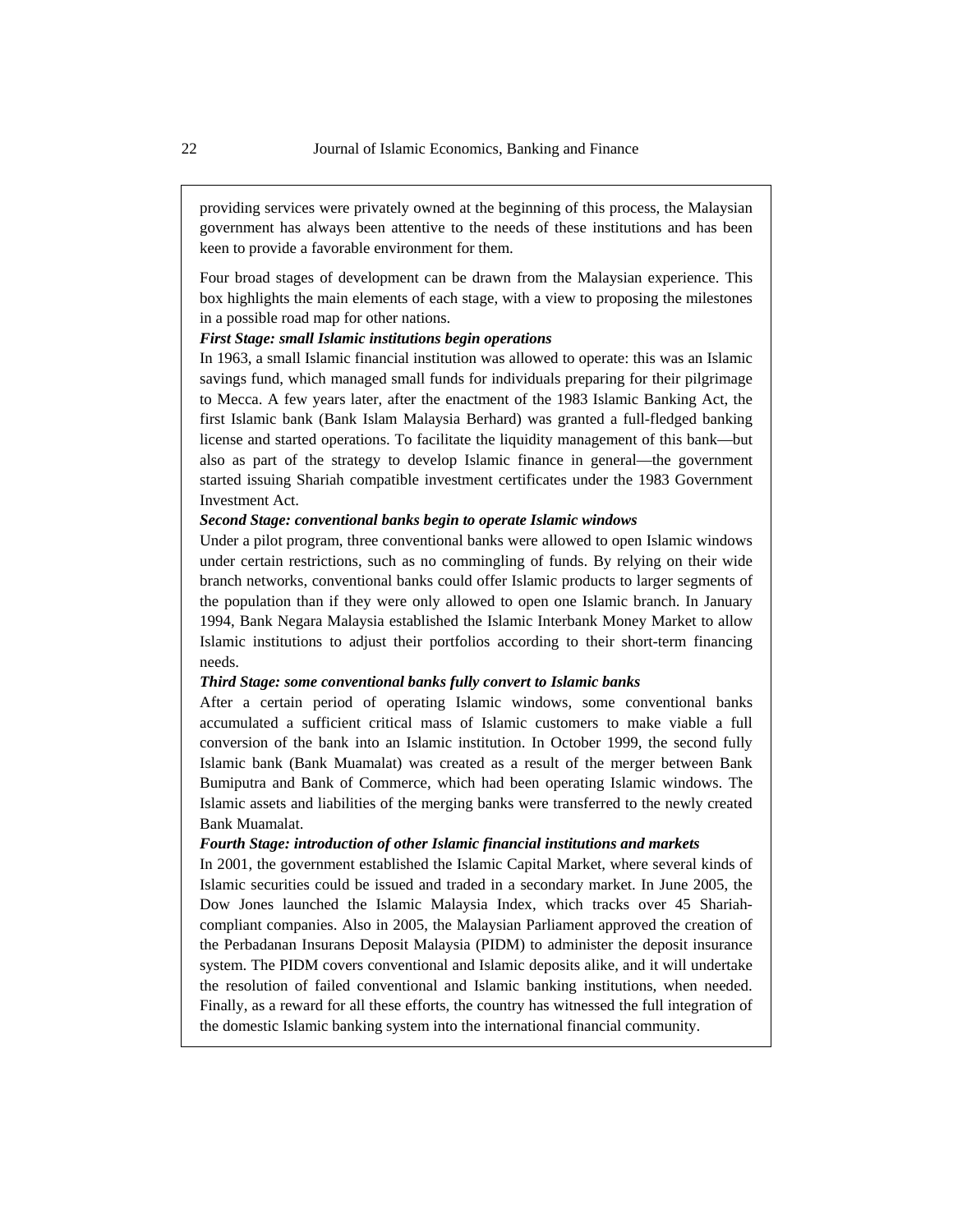#### **IV. THE ROLE OF THE SUPERVISORY AUTHORITIES**

The role to be played by the regulatory authority in systems with emerging Islamic banks is two-fold: on the one hand, there is the traditional prudential supervision aspect; but there is also a vital developmental role that is equally important. This section discusses each of these aspects in turn.

#### **A. Prudential Supervision**

 $\overline{a}$ 

As is the case in conventional systems, the supervisory authority must ensure the stability of the financial system as a whole, as well as the proper conduct of individual institutions. Therefore, the regulator will have to undertake similar supervisory and regulatory functions regarding Islamic institutions as the one already performed vis-à-vis conventional institutions.

Regarding the implementation of prudential supervision *per se*, it is a somewhat common misunderstanding that, since Islamic banking is largely based on profit-andloss sharing agreements, Islamic institutions do not need to be supervised at the same level as conventional banks. In fact, as already pointed out by Errico and Farrahbaksh (1998) and El-Hawary *et al.* (2004) among others, there are certain features of Islamic banks that warrant prudential regulation to a similar degree as traditional banks. In particular:

- **Moral hazard considerations.** Such considerations arise from the risk-sharing nature of investment deposits, in which depositors provide the funds that the bank invests in the activities it deems profitable. Given that Islamic banks can pass a substantial part of the investments' losses onto depositors, banks could potentially be induced to undertake riskier projects than if they had to guarantee all deposits, as in conventional banks.<sup>16</sup> Furthermore, investment depositors require also greater guarantees than company shareholders do. This is due to (i) the highly leveraged nature of Islamic banks (the high leverage owing to the presence of demand deposits), which may induce banks to take on excessive risks, and (ii) the fact that investment depositors lack voting rights and cannot influence the bank's strategies.
- **Safeguarding the interests of demand depositors.** Demand depositors in Islamic banks face the same risks as demand depositors in conventional banks and thus merit the same level of protection.
- **Systemic considerations.** While the failure of a corporation would not have contagion effects, the failure of a bank could very well result in the public's loss

<sup>&</sup>lt;sup>16</sup> It must be noted that, this moral hazard effect will be partly mitigated by the level of competition existing in the banking system. That is, as Islamic banks compete with each other, they will try to minimize the losses they pass on to depositors in order to retain/attract customers. As a matter of fact, in practice, banks use the *investment risk reserve* to protect depositors from some risks.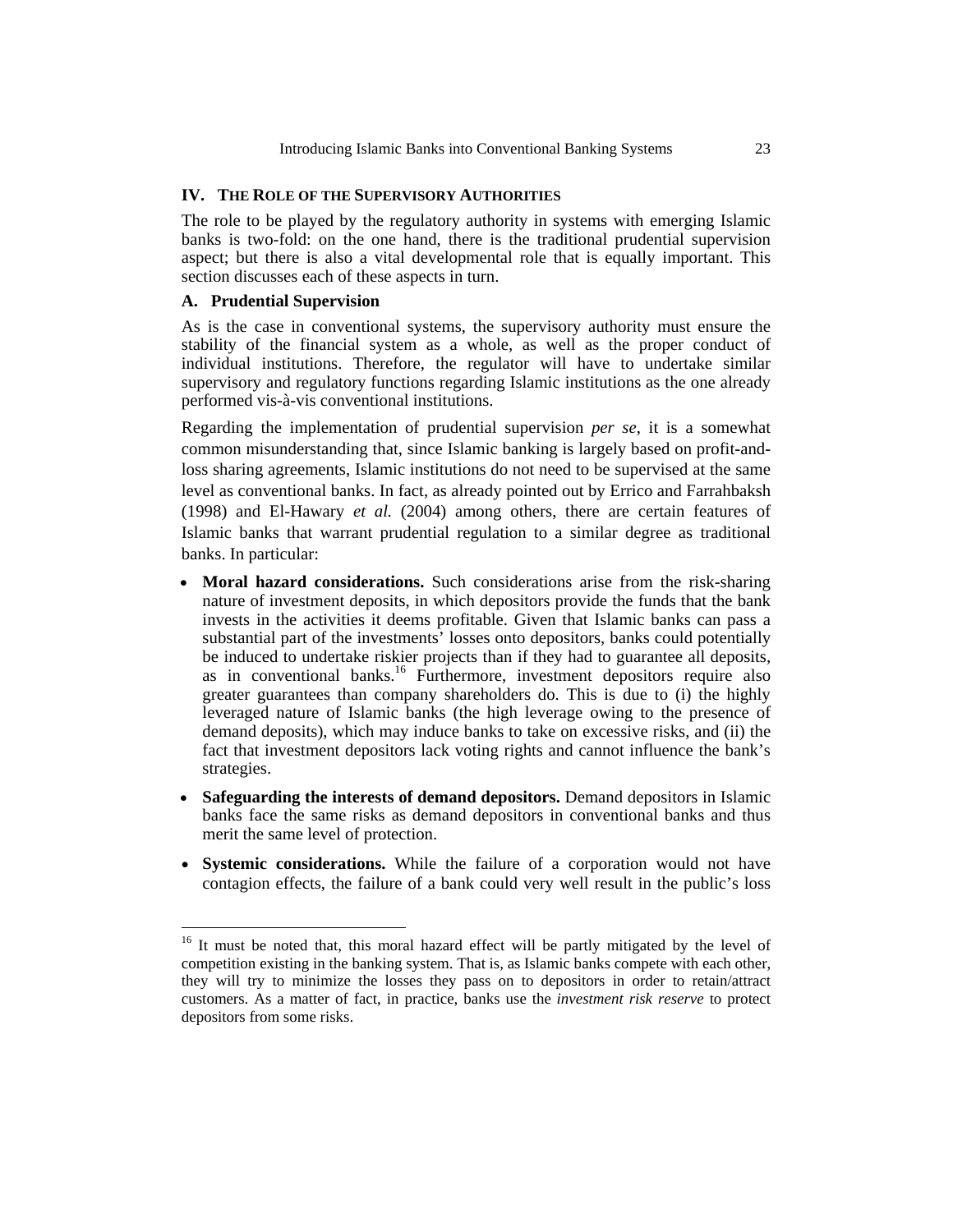of confidence in the stability of the banking system as a whole, thus triggering a generalized bank run.

Finally, and as mentioned above, the spread of Islamic finance in an increasing number of countries has hastened the need for a set of internationally accepted regulations. To satisfy this need, the Islamic Financial Services Board (IFSB) was created in 2002, with the mandate to develop prudential and regulatory standards for the Islamic industry, and to identify and publicize recognized international best practices in several areas.

In this regard, and paralleling the development of the Basel II Capital Accord, the IFSB issued in 2005 two regulatory standards on capital adequacy and risk management for Islamic institutions. It is also planning to issue additional standards in other important areas, such as corporate governance and the supervisory review, among others.<sup>17</sup> Regulatory bodies newly acquainted with Islamic banking should establish a working relationship with this organization.

#### **B. Industry Development**

The authorities are also called to play a decisive developmental role, as they can affect the degree of success with which Islamic banking is introduced into a conventional system. In this sense, the role of the supervisor is not only to guarantee financial stability, but also to foster an environment where Islamic banking can offer a suitable response to customers' demands for Islamic products. This is not to say that regulatory advantages should be given to Islamic institutions, but rather that a level playing field should be provided. In fact, it is likely that in the initial stages of the process, some Islamic transactions will fall into legal voids and thus may not be permitted by the existing legal framework, or may be viewed with reticence by the general public. In other words, the authorities' attitude should be akin to the British Financial Services Authority's stated policy of "no obstacles, no special favours".<sup>18</sup>

It is in this spirit, for example, that the FSA closely collaborated with the Islamic Bank of Britain (IBB) to find a solution that would allow IBB to offer Islamic investment accounts while at the same time qualifying as a deposit taking institution, as mandated by the existing banking legislation. The solution reached was that the IBB would always offer its customers a choice between investment accounts (with a non-guaranteed principal due to religious considerations) and fully guaranteed

<sup>&</sup>lt;sup>17</sup> See the IFSB's guidelines "Capital Adequacy Standards for Institutions (Other than Insurance Institutions) Offering Only Islamic Financial Services" and "Guiding Principles of Risk Management for Institutions (Other than Insurance Institutions) Offering Only Islamic Financial Services".

<sup>&</sup>lt;sup>18</sup> See the FSA's Briefing Note BN016/06, "Islamic Banking in the UK", available at www.fsa.gov.uk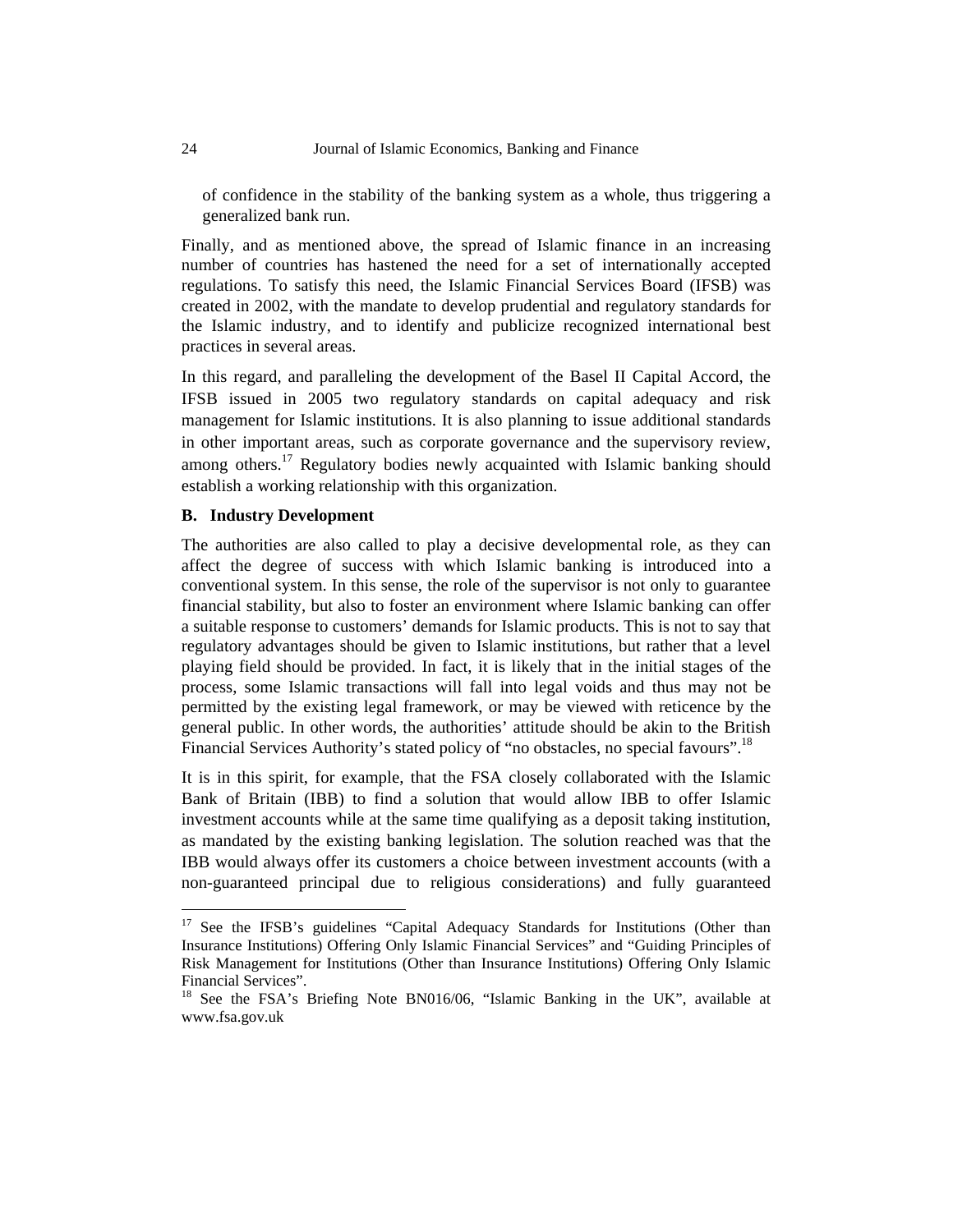accounts. Similarly, the FSA has also issued secondary regulation for Islamic mortgages.<sup>19</sup> Under the new legislation, buyers of Islamic mortgages will enjoy the same degree of regulatory oversight as buyers of traditional mortgages.

In sum, the authorities should strive to ensure that (i) Islamic principles are wellunderstood by practitioners, (ii) transactions fall under the umbrella of prudential regulations, and (iii) customers of Islamic institutions are afforded the same level of regulatory protection as those of conventional banks.

To achieve these goals, it may be useful to establish consultative working groups between the regulatory body and representatives of the Islamic financial community. These working groups would seek to identify the challenges faced by the Islamic banking industry, and to advice on the adequate regulatory responses.

The Kingdom of Bahrain constitutes a good case study to underline the important role that the authorities can play in promoting the development of the Islamic financial services industry (Box 2).

## **Box 2: The Emergence of Bahrain as an Islamic Financial Center**

While it is true that the Kingdom of Bahrain partly owes its success to a number of external circumstances that gave it a leading advantage, the Bahraini authorities also undertook prompt and resolute actions to maximize and materialize this advantage.

During the 1970s, the Lebanese civil war impeded Lebanese banks from being able to continue to satisfy the growing demand for financial services in the Gulf region.<sup>20</sup> Bahrain took advantage of this situation, as well as of its favorable geographical location and of its relatively educated population to start developing its own financial services industry.

In particular, in 1975, the authorities approved the Offshore Banking Regulations, which allowed the entry of foreign banks without being subject to some of the existing banking regulations (as long as they dealt with non-residents only). The favorable regulatory environment gave the Kingdom a clear advantage with respect to its neighbors to draw in a substantial number of financial institutions. Shortly after that, the first Islamic bank (Bahrain Islamic Bank) was licensed in 1979, and since then, at least 27 other private Islamic financial institutions have been established. The range of products offered by these entities covers the whole myriad of existing Islamic products, from basic deposits and financing arrangements, to more complex Shariah-compatible investment funds.

An additional crucial ingredient in Bahrain's success story was the government's unequivocal commitment to attracting leading financial institutions and to leading multilateral initiatives to develop the sector. As a result of these efforts, Bahrain is today

 $19$  See the FSA's PN041/2006, "Home reversions and Islamic mortgages get new consumer protections", available at www.fsa.gov.uk

 $20$  See Brodhage and Wilson (2001).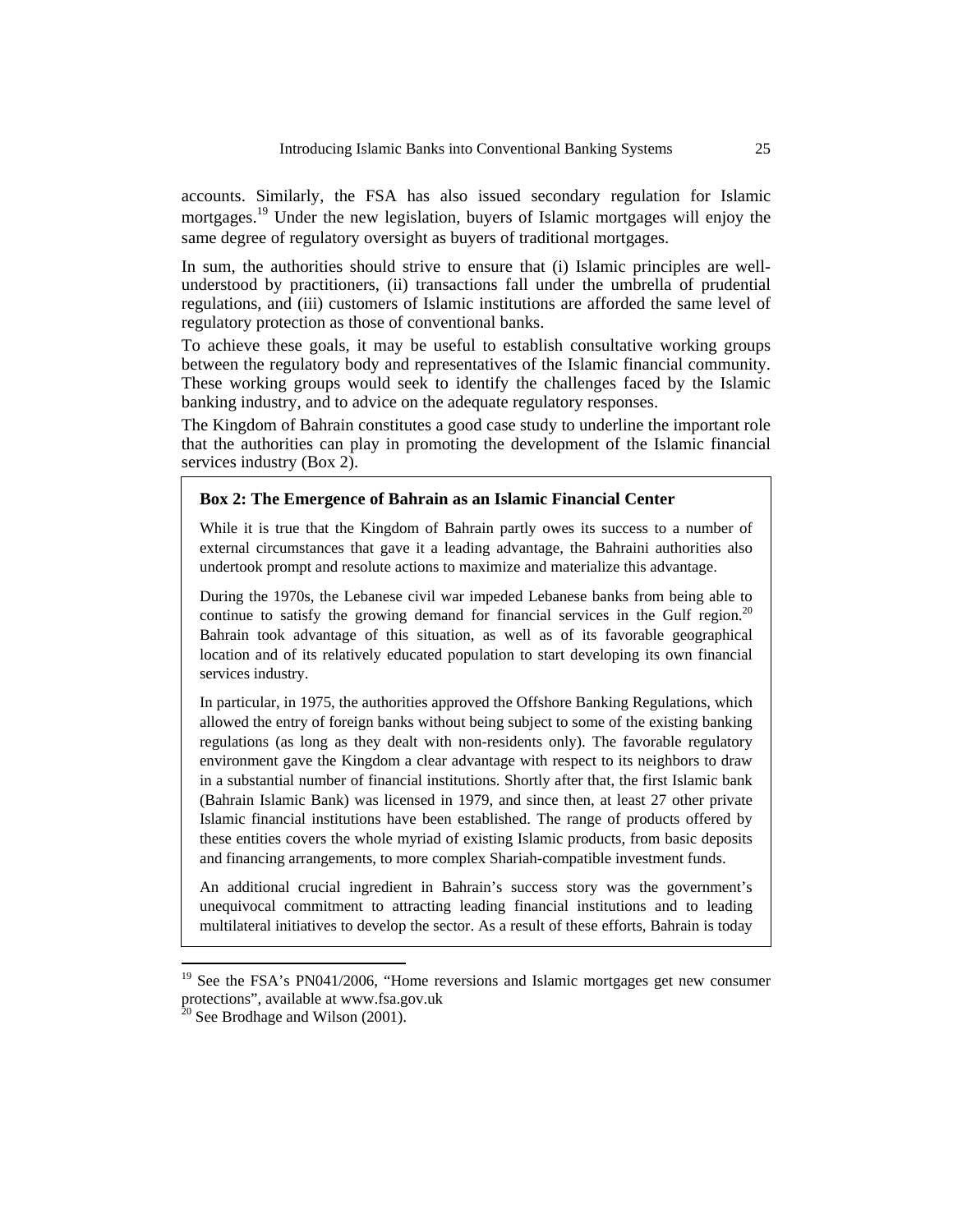the location for the headquarters of important organizations such as the Accounting and Auditing Organization for Islamic Financial Institutions (AAOIFI), the International Islamic Rating Agency (IIRA), the International Islamic Financial Market (IIFM), and the Islamic Liquidity Management Center (ILMC), among others. The presence of these organizations, along with an important number of private financial institutions, makes Bahrain a center of constant financial innovation.

#### **V. BUILDING A SUPPORTING (ISLAMIC) FINANCIAL INFRASTRUCTURE**

Well-functioning banking systems require a certain infrastructure to guarantee the efficient and safest allocation of funds. In conventional systems, banks are supported in their daily activities by a series of elements that make their operations more reliable and cost-efficient. Among the cornerstones of a banking system, this section will underline three elements which will be discussed from the perspective of Islamic banks: the deposit insurance scheme, the interbank money market, and sovereign securities as tools for systemic liquidity management.

Before proceeding, a caveat should be made. In the areas to be discussed below, a consensus on best practices has not yet emerged; hence the diverse country experiences. Furthermore, some areas (such as the design of Islamic money markets) are currently being developed. For these reasons, the discussion will try to provide some specific guidance where available, but, in its absence, it will point to some of the relevant organizations currently working on these issues.

## **A. Deposit Takaful (Insurance)**

It is a widely accepted principle in conventional systems that deposit insurance is a powerful means to build and maintain public confidence in deposit-taking institutions. Certainly, the same principle applies to Islamic banks, and thus, countries where these institutions are emerging should consider setting up protection schemes (i.e., deposit takaful) for Islamic depositors.

Besides its financial stability benefits, a deposit takaful (DT) may also have several advantages from a developmental perspective. Particularly in low-income countries, where there is typically a lack of public trust in the banking system, a well-designed deposit takaful would encourage participation in the banking system and help reduce the fraction of the population that is under-banked.<sup>21</sup> However, it should also be noted that deposit protection schemes may induce moral hazard by banks.

 $21$  Obviously, there are other important factors limiting financial penetration in developing countries. For instance, ease of access, quality of services, or low education and awareness are also important limiting factors.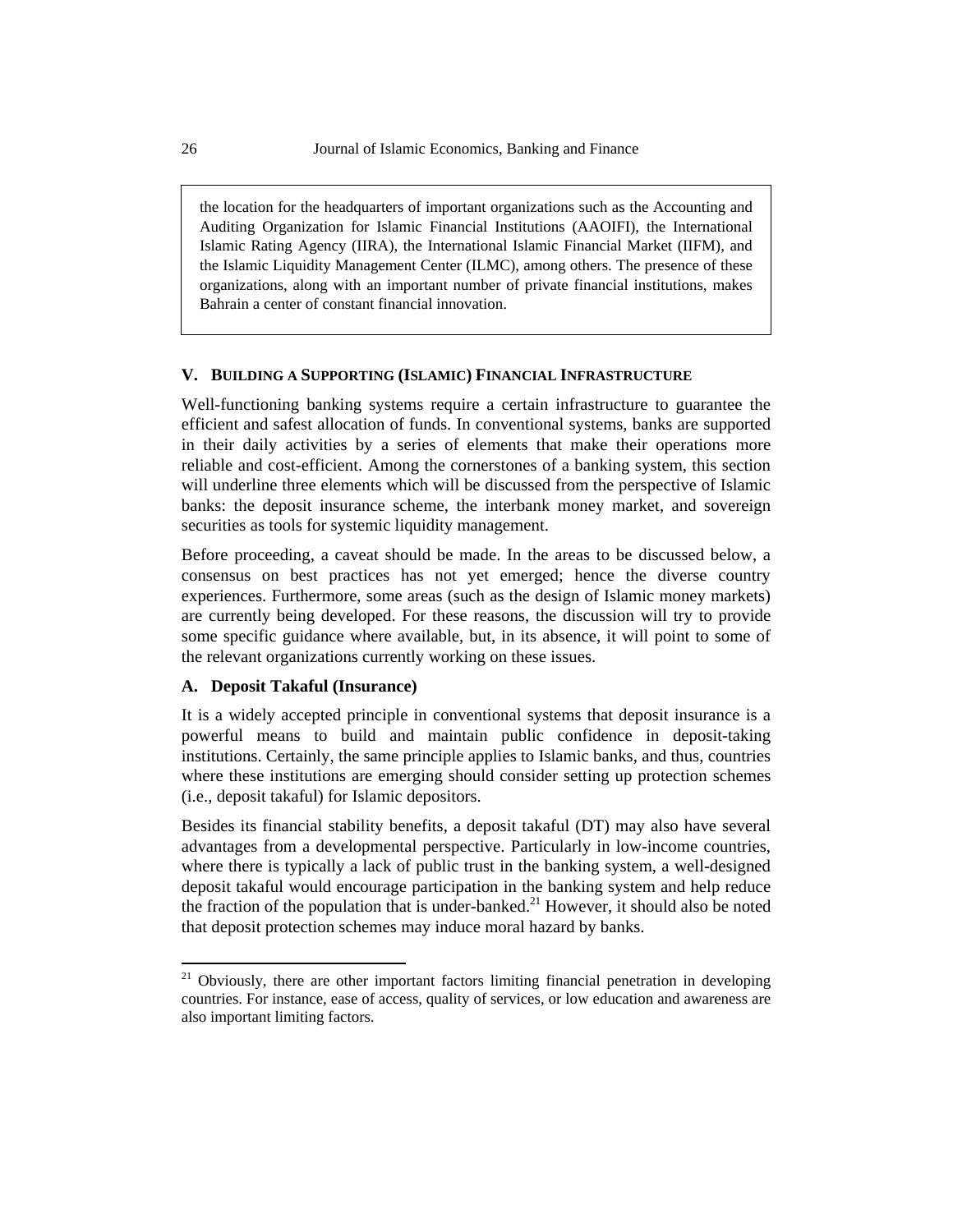Regarding the design of the DT, it is important to recall that insurance as it is understood in conventional finance is not permitted in Islam (see footnote 9). Therefore, the DT will have to be designed in a way that complies with the Shariah. As noted by the International Association of Deposit Insurers (IADI, 2006), several important issues need to be decided upon before launching a DT. These include the following:

- the scheme's coverage. Should the DT cover all Islamic deposits, or only those that are demand deposits?
- its funding and investing policies. How should the DT be funded? Where should it invest its assets?
- the resolution process for dealing with failed banks.

Presently, most countries in which there are Islamic banks lack an explicit deposit takaful. Instead, some countries have opted for implicitly guaranteeing depositors in Islamic banks within the general deposit insurance. This raises a potential conflict with Shariah compliance, as the funds of the deposit insurance fund may be invested in interest-bearing assets.

The proper course of action is to establish an explicitly Shariah-compatible deposit takaful. A pioneering example is Turkey which, in July 2003, allowed Islamic banks to create an Islamic deposit takaful (see IADI, 2006). In a similar spirit, the Malaysia Deposit Insurance Corporation is planning to launch a deposit protection scheme by 2008, insuring conventional and Islamic deposits alike. In this scheme, the premiums collected from Islamic deposits will be kept, and invested, separately from the premiums from conventional deposits (see Parliament of Malaysia, 2005).

Nevertheless, as pointed out in IADI (2006), there is one potential problem with the Malaysian scheme since it is designed to cover all Islamic deposits, irrespective of whether they are profit-and-loss sharing deposits (*mudarabah*) or not. Covering *mudarabah* deposits may generate serious moral hazard implications, as well as violate the risk-sharing nature of the *mudarabah* deposits, where it is intended that the depositor bears the risk of losses. On the other hand, if most deposits are *mudarabah* deposits, then not including them under the coverage would limit the impact of the DT in increasing the stability of, and the public's confidence in, the banking system.

In the author's opinion, guaranteeing *mudarabah* deposits against a bank's failure could be justified as a way to insure depositors against the bank's malpractice. That is, the deposit takaful would reimburse the lost deposits if it is proved that the bank's failure was due to intentional mismanagement or negligence.

To research all the above issues and to elaborate a consensus on best practices, the IADI has set up a Standing Committee on Islamic Deposit Insurance.<sup>22</sup>

 $22$  See the address given by Mr. Jean Pierre Sabourin (President of the IADI) "Visioning on Deposit Insurance," at the 2006 International Open House of the Korea Deposit Insurance Corporation, Seoul, Korea, June 16, 2006.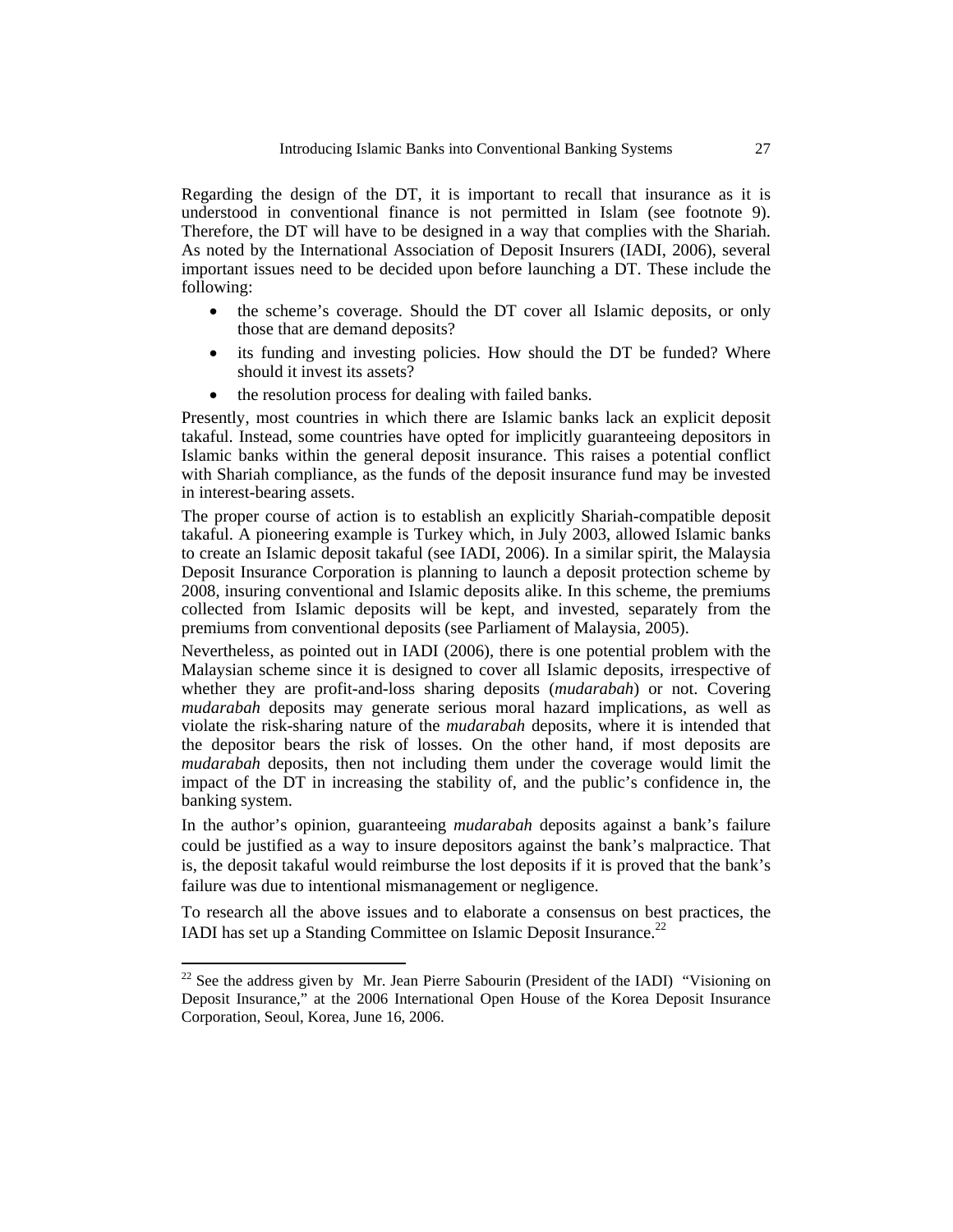#### **B. Islamic Interbank Money Market**

By their very nature, banks combine in their balance sheets short-term liabilities with long-term assets, resulting in maturity mismatches. Banks try to minimize the potential risks resulting from these mismatches by actively managing their liquidity needs—typically through interbank money markets. Given that conventional interbank markets are interest-based markets, Islamic banks cannot use these markets to manage their liquidity positions, and therefore an alternative market design is required.

For a number of years, however, Islamic banks in conventional systems have operated with no access to tradable short-term treasury instruments with which to channel excess funds to other Islamic banks. This has restricted their growth potential by forcing them to hold substantial cash reserves. Fortunately, an important breakthrough has been accomplished with the development of some valuable liquidity management instruments—such as commodity murabahas or interbank mudarabah deposits. It should be noted that, although these instruments satisfy the liquidity needs of banks they still have the shortcoming of not being tradable in a secondary market.

The absence of short-term treasury instruments has also curtailed the authorities' ability to conduct monetary policy operations (see section C below). Two important attempts aimed at filling this void have been carried out in Malaysia and Bahrain. First, the Malaysian Interbank Islamic Money Market has been operating since 1994 with several Islamic instruments. Second, and in a similar vein, the Bahrain Monetary Authority established the Liquidity Management Center (LMC) in 2002 with the goal of allowing Islamic banks to handle their liquidity needs.  $^{23}$ 

# **C.** Islamic Sovereign Securities<sup>24</sup>

#### *Government Securities*

 $\overline{a}$ 

Besides their role as borrowing vehicles for the state, government securities are also significant tools for the conduct of monetary policy, as commercial and central banks often use them for repo operations. This section will briefly discuss some of the existing Islamic government instruments with the intention of providing the reader with a general sense of how these securities are used in practice for monetary operations. However, this section does not intend to provide an overview of all the existing instruments.<sup>25</sup>

 $23$  See the websites of the Islamic Interbank Money Market (www.iimm.bnm.gov.my) and the Liquidity Management Center (www.lmcbahrain.com ) for a detailed description of the

 $24$  I am indebted to the personnel of the Central Bank of Sudan, the Sudan Financial Services Company, and the Central Bank of Kuwait for multiple discussions on this topic.

<sup>&</sup>lt;sup>25</sup> Sundararajan *et al.* (1998) and Ul-Haque and Mirakhor (1998) provide a good, although slightly outdated, description of some of the basic instruments used in Islamic systems. Ayub (continued…)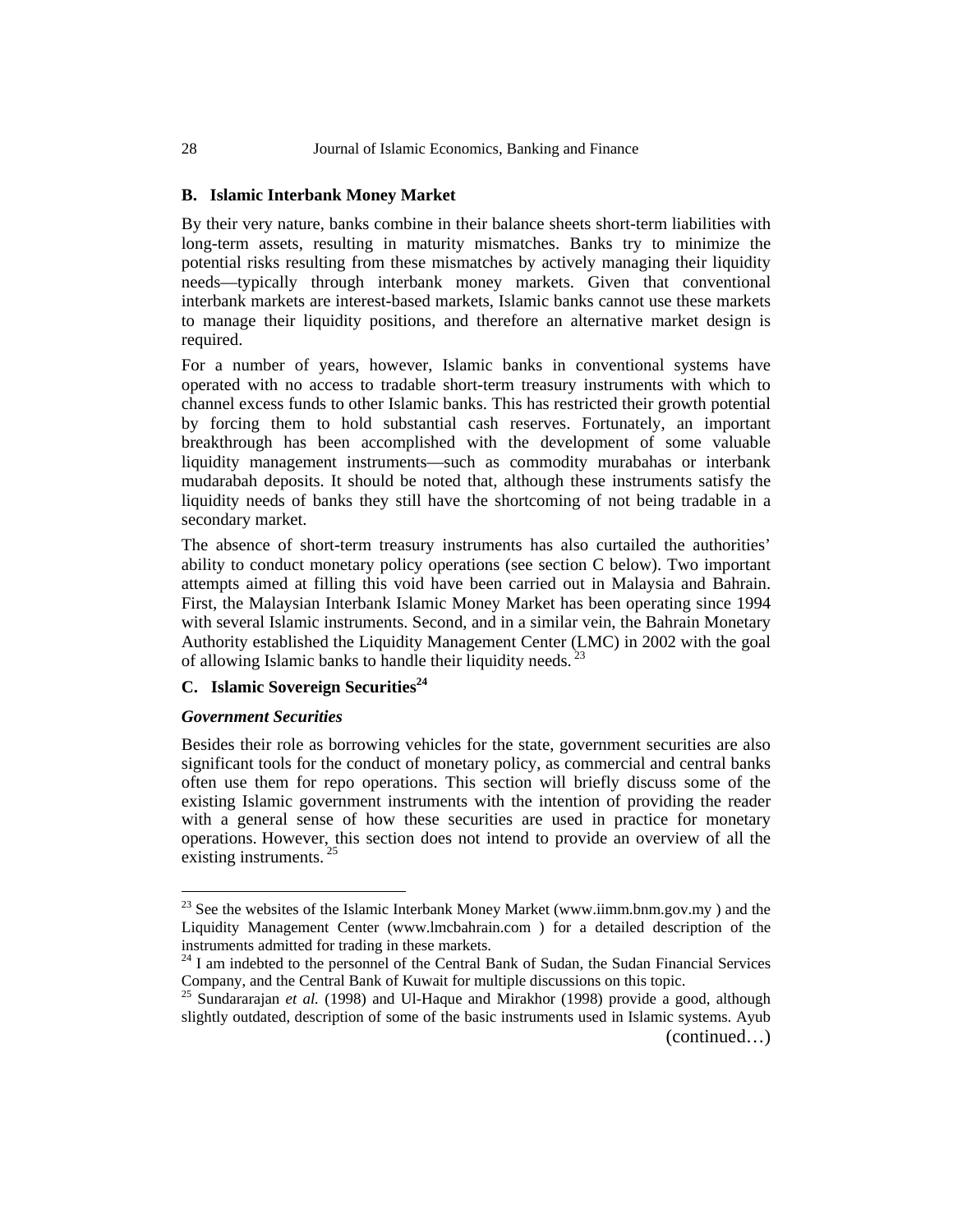As in other fields within Islamic finance, Malaysia has made noteworthy innovations regarding Islamic government securities. In 1983, the Malaysian government pioneered the issuance of Islamic sovereign certificates known as Government Investment Issues (GIIs) -an instrument which the government has continued to issue.

These certificates were introduced to provide Islamic banks with a sovereign instrument in which to invest their short-term excess liquidity. However, since the GIIs were initially issued under the modality of benevolent loans (*qard al-hasan*), they were not tradable among banks.<sup>26</sup> To circumvent this limitation, in 2001, the government started issuing GIIs based on *bay al-dayn* (debt trading), which can be traded in a secondary market, and hence are a better tool for promoting interbank transactions.<sup>27</sup>

Another country that has made important advances in this area is Sudan. Having a fully Islamic financial system, Sudan has developed instruments to raise financing for the government as well as to manage systemic liquidity. Two types of certificates allow the Sudanese government to raise financing at different maturities: Government Investment Certificates, which are based on a pool of *ijara*, *salam*, and *murabaha* instruments, are used to raise long term financing; Government Musharaka Certificates, based on equity partnerships, have maturities of one year. Additionally, the central bank has also issued, although in smaller quantities, its own *ijara* certificates (commercially known as *shijabs*). The Central Bank of Sudan typically trades with banks the three types of instruments in order to affect liquidity in the banking system.

In 2001, the Bahraini authorities introduced two types of sukuk to satisfy the needs of Islamic banks. The intention was to replace some of the sovereign's conventional borrowing with Islamic instruments, so that (i) Islamic banks would face a level playing field vis-à-vis traditional banks in terms of investment opportunities, and (ii) the authorities could engage Islamic banks in the conduct of monetary policy. Consequently, *ijara* and *al-salam* sukuk were issued as long-term and short-term sovereign instruments, respectively.

Mirroring the use of treasury bills in conventional systems to manage systemic liquidity, the Central Bank of Bahrain uses *al-salam* sukuk to engage Islamic banks in its monetary operations. Under an *al-salam* sukuk, the government agrees to sell forward to Islamic banks a commodity (typically aluminum in the case of Bahrain) against a spot payment. Simultaneously, the Islamic banks designate the Bahraini government as their agent to sell the commodity to a third party upon delivery. The

<sup>(2002),</sup> in turn, provides a short panoramic view on the use of Islamic government securities in a number of countries.

 $26$  Recall that Islam prohibits the trading of debts, unless it is at par value.

 $27$  Again, there is controversy regarding this instrument, which is rejected by some Middle East scholars on the grounds that it involves *riba*.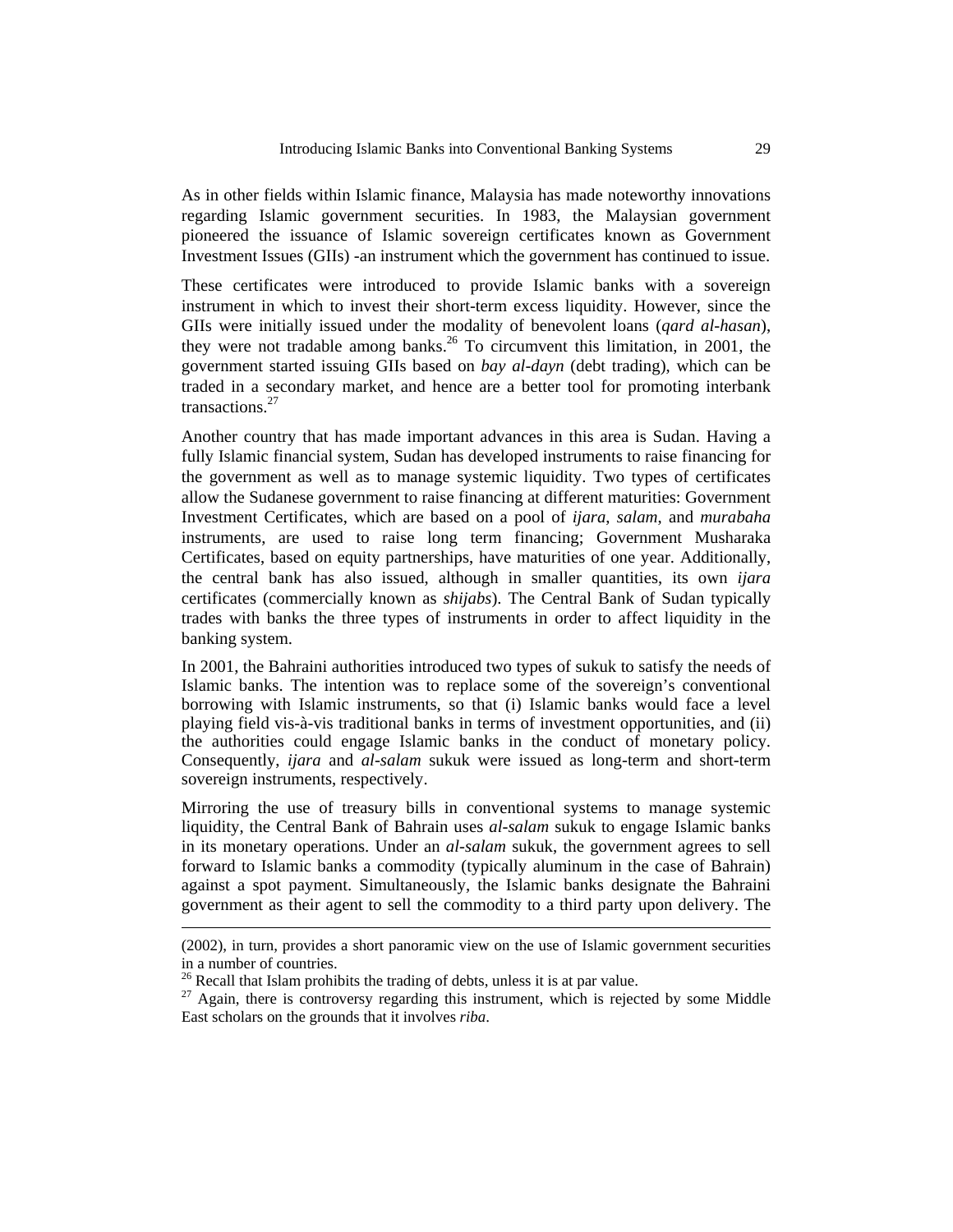price of the future sale determines the return of the sukuk, while the initial spot payment from the Islamic banks to the central bank constitutes the liquidity withdrawal.

## *Central Bank Securities*

It is important to note that in the examples above the sukuk are issued by the governments, but used by the central banks for their monetary policy operations. However, there are countries with Islamic banks where the government does not issue Islamic paper, and thus the central bank needs to find alternative ways to conduct open market operations with Islamic banks. Therefore, the central bank may have to issue its own Islamic instruments in order to create a tool to manage the system's liquidity.

One possibility is for the central bank to securitize some of its assets (e.g., the central bank's building), as in the Sudanese *shijabs* mentioned above. Note, however, that the potential issuance size of this security will be somewhat capped by the value of the central bank's assets, thus effectively limiting the amount of liquidity that can be drained from the market via this instrument.

An alternative approach has been followed in Kuwait, where the central bank has recently designed a type of monetary policy operation based on *tawarruq* to manage the system's liquidity. A *tawarruq* is a commodity-based instrument which allows its originator to obtain immediate financing. The use of this instrument for liquidity management purposes can be best explained as a two-step transaction (see figures below). The following description explains how a central bank can use a *tawarruq* to absorb liquidity from the market—to inject liquidity; the flows described would simply have to be reversed.

**Step 1:** Suppose the central bank desires to absorb excess liquidity from the market. For this, it will approach Islamic banks and ask them to purchase some commodity on its behalf. The banks, in turn, will contact commodity brokers and agree on a specific price. The central bank agrees to repay the Islamic banks at a future date the cost of purchasing the commodities plus a margin (as in *murabaha* contracts).

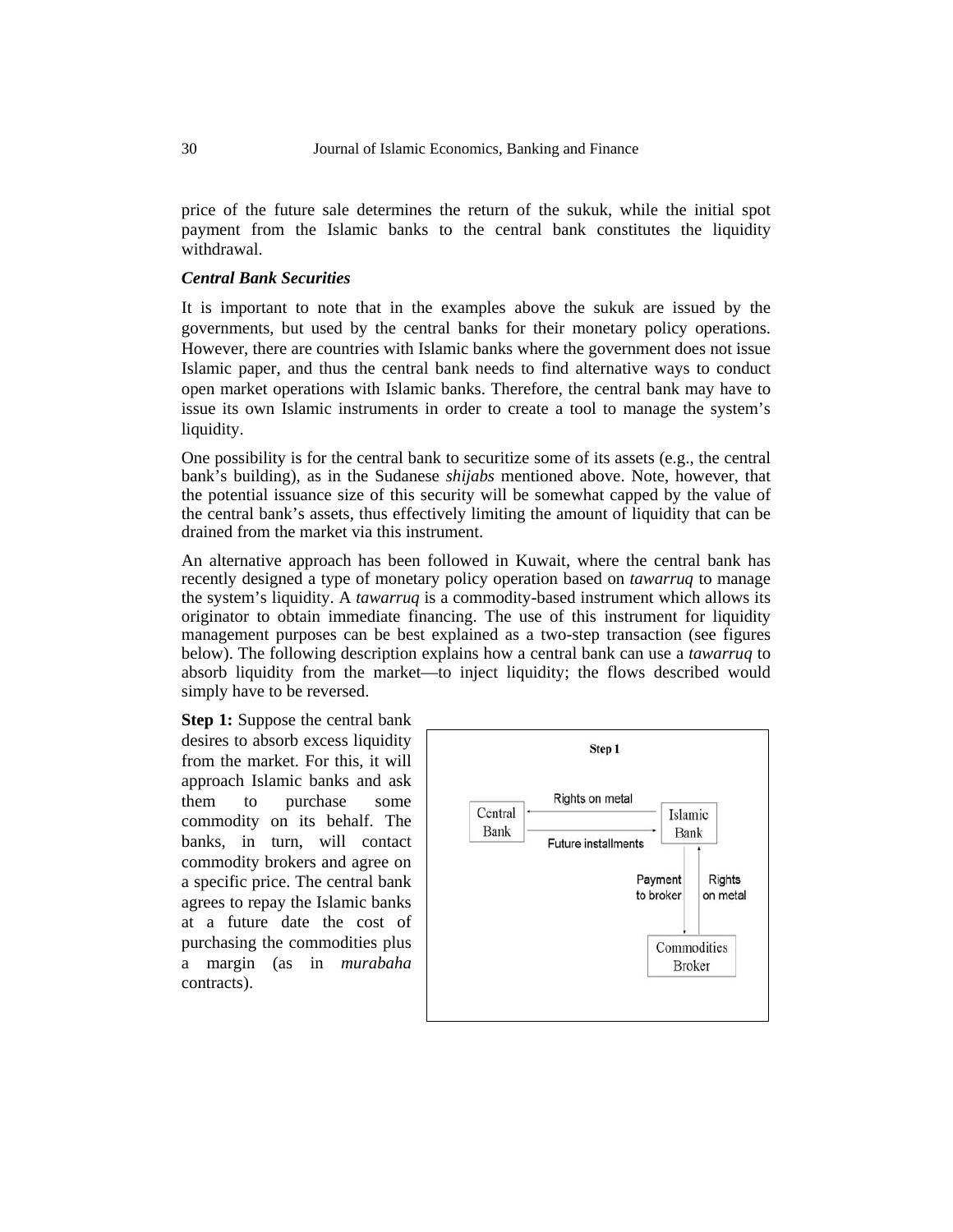**Step 2:** Subsequently, the central bank requests the Islamic banks to resell the commodities—typically at the same price they were purchased. Immediately after, the Islamic banks make a payment to the central bank equal to the value of the spot sale of the commodities. This payment is what constitutes the liquidity withdrawal, while the cost of the monetary operation is determined by the future installment payments over the spot payment.



#### **VI. CONCLUDING THOUGHTS**

Islamic banking has been making headway into an increasing number of Western countries. This is indeed a trend that is likely to carry on, as oil-exporting nations continue to accumulate wealth, GCC and South East Asian Islamic financial markets develop further, and companies in Western nations keep on competing to attract international investors.

Nonetheless, despite the rapid growth of Islamic finance in the last few years, many supervisory authorities and practitioners are unfamiliar with the process by which Islamic banks are introduced into a conventional system. This paper has attempted to shed some light in this area, by identifying the main traits in the process, and by flagging some of the main challenges that countries will face as Islamic banking develops alongside conventional institutions.

As Islamic finance keeps expanding, the supervisory authorities will have to ensure that these new institutions become fully integrated with the rest of the financial system. The integration process will not only entail allowing Islamic institutions to operate, but also providing a comprehensive regulatory framework, as well as developing a supportive financial infrastructure.

Understanding Islamic banking is also essential from a financial stability perspective, at least on two accounts. First, Islamic banks may become systemically relevant as they grow and increasingly interact with systemically important conventional banks. Second, the current lack of Islamic hedging instruments results in the concentration of risks in a smaller number of institutions. Overseeing the concentration of risks and its potential impact on Islamic financial institutions should become a daily task for the regulatory authorities.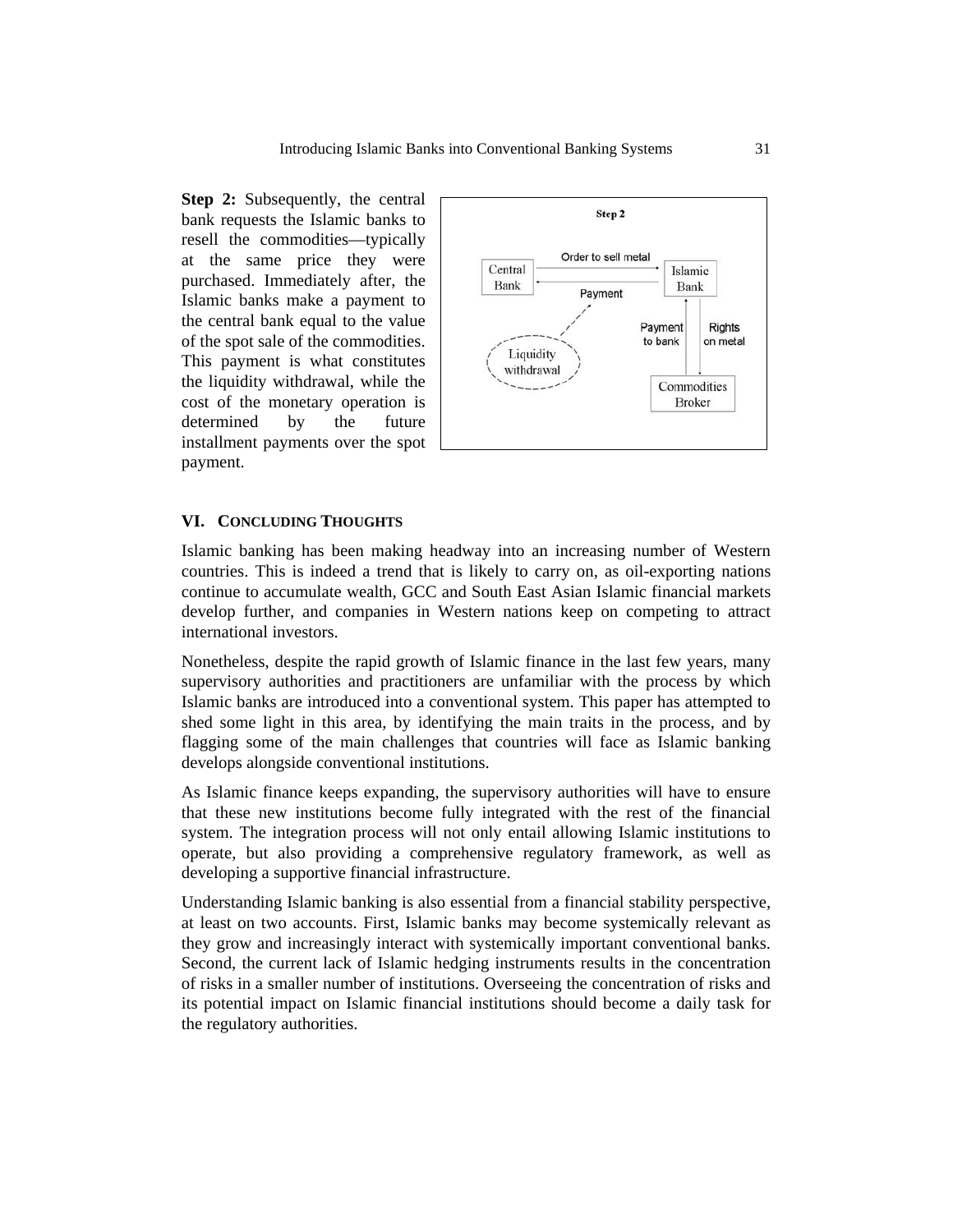Finally, it should be emphasized again that, fortunately, a number of multilateral institutions have been recently created in order to provide assistance to governments in the matters discussed above, and to issue standards and best-practice guidelines for this industry. Therefore, it is firstly to these multilateral organizations that governments newly acquainted with Islamic finance should turn to for advice. In addition, the authorities should engage in dialogue with the local interlocutors of this industry, in order to promote an open and fluid exchange of information and ideas.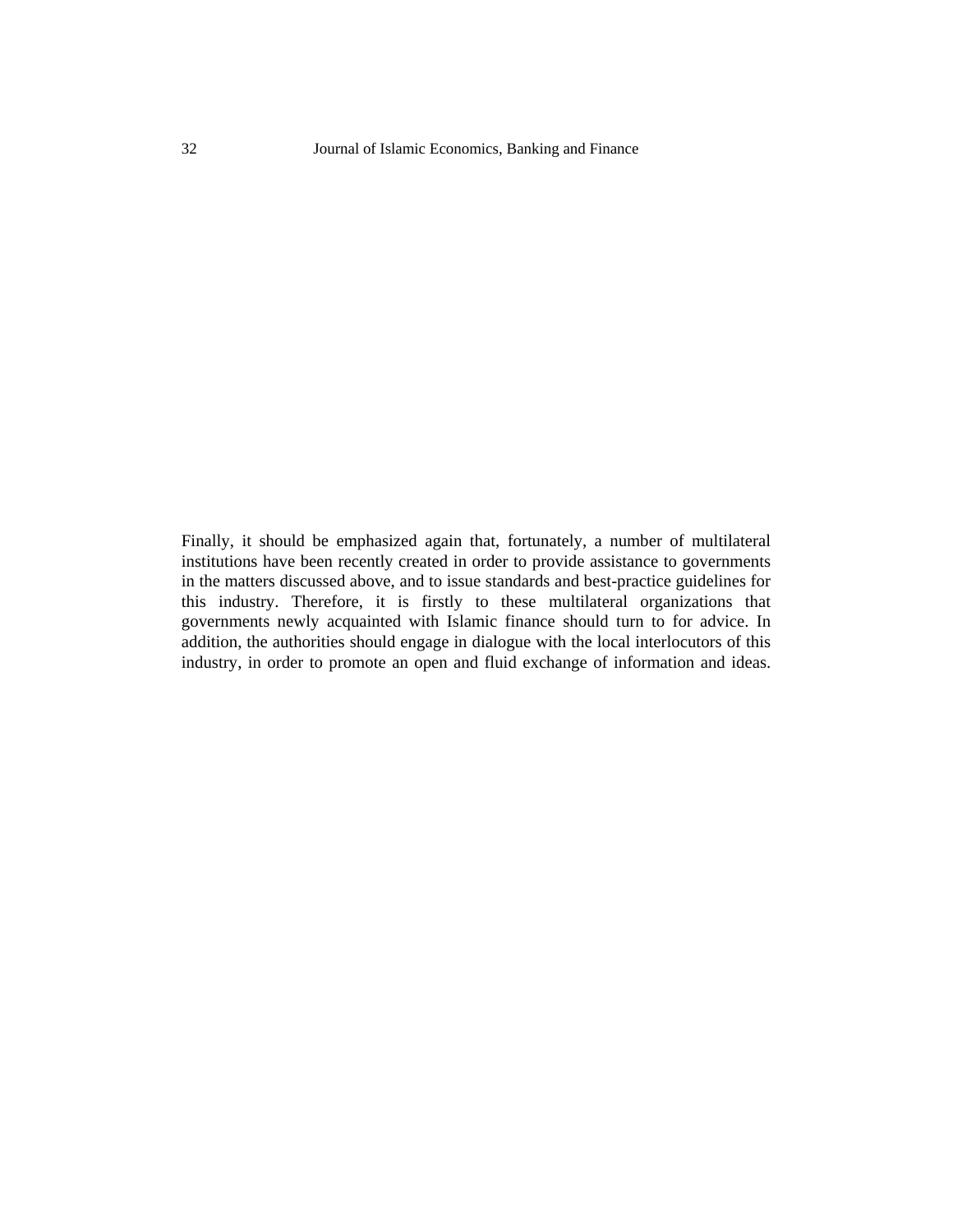#### **BIBLIOGRAPHY**

AAOIFI, 2003, Conversion of a Conventional Bank to an Islamic Bank, *Shariah Standard*  2003, 4<sup>th</sup> Edition, published by AAOIFI, Kingdom of Bahrain.

Abd Rahman, Ust Zaharuddin, 2006, "Shariah-compliant paid-up capital," *Business Times RHB*, August,  $16<sup>th</sup>$ , 2006 (available at www.rhbislamicbank.com.my).

Adam, Nathif, 2005, "Converting a conventional retail bank to Islamic banking," in *Islamic Retail Banking and Finance*, Sohail Jaffer (ed.), published by Euromoney Books.

Al-Awan, Malik Muhammad Mahmud, 2006, "Globalization of Islamic funds," *Islamic Banking and Finance*, issue 11, pp. 14-15.

Ayub, Muhammad, 2002, *Islamic Banking and Finance: Theory and Practice*, published by State Bank of Pakistan Press, Karachi, Pakistan.

Bacha, Obiyathullah Ismath, 1999, "Derivative Instruments and Islamic Finance: Some Thoughts for a Reconsideration," *International Journal of Islamic Services*, Vol. 1 No. 1, April-June, 1999.

BIS Review 49/2005, speech by Dr. Zeli Akhtar Aziz, Governor of the Central Bank of Malaysia, *"Building a progressive Islamic banking sector—charting the way forward".* 

Bhambra, Hari (2007), *"Supervisory Implications of Islamic Finance in the Current Regulatory Environment,"* in Islamic Finance: The Regulatory Challenge, Simon Archer and Rifaat Ahmed Abdul Karim (eds.), John Wiley & Sons (Asia) Pte Ltd.

Brodhage, Eberhard and Rodney Wilson (2001), *"Financial Markets in the GCC: Prospects for European Co-operation,"* European University Institute Policy Paper 01/2.

DeLorenzo, Yusuf T. and Michael J.T. McMillen (2007), *"Law and Islamic Finance: An Interactive Analysis,"* in Islamic Finance: The Regulatory Challenge, Simon Archer and Rifaat Ahmed Abdul Karim (eds.), John Wiley & Sons (Asia) Pte Ltd.

El-Hawary, Dahlia, Wafik Grais, and Zamir Iqbal (2004), *"Regulating Islamic Financial Institutions: The Nature of the Regulated,"* World Bank Working Paper 3227 (Washington: World Bank).

Errico, Luca, and Mitra Farrahbaksh, 1998, *"Islamic Banking: Issues in Prudential Regulation and Supervision,"* IMF Working Paper 98/30 (Washington: International Monetary Fund).

Financial Services Authority, 2006, *"Islamic Banking in the UK,"* Briefing Note BN016/06, available at www.fsa.gov.uk.

Financial Services Authority, 2006, *"Home reversions and Islamic mortgages get new consumer protections,"* PN041/2006, available at www.fsa.gov.uk.

IADI (International Association of Deposit Insurers) (2006), *"Update on Islamic Deposit Insurance Issues,"* Research Letter, Vol. 1 No. 3.IMF (2004). Kuwait: Financial System Stability Assessment, (Washington: International Monetary Fund).

Iqbal, Zamir and Abbas Mirakhor, 2007, *An Introduction to Islamic Finance: Theory and Practice*, published by John Wiley & Sons, Pte. Ltd.

Iqbal, Munawar and Philip Molyneux, 2005, *Thirty Years of Islamic Banking,* published by Palgrave-Macmillan.